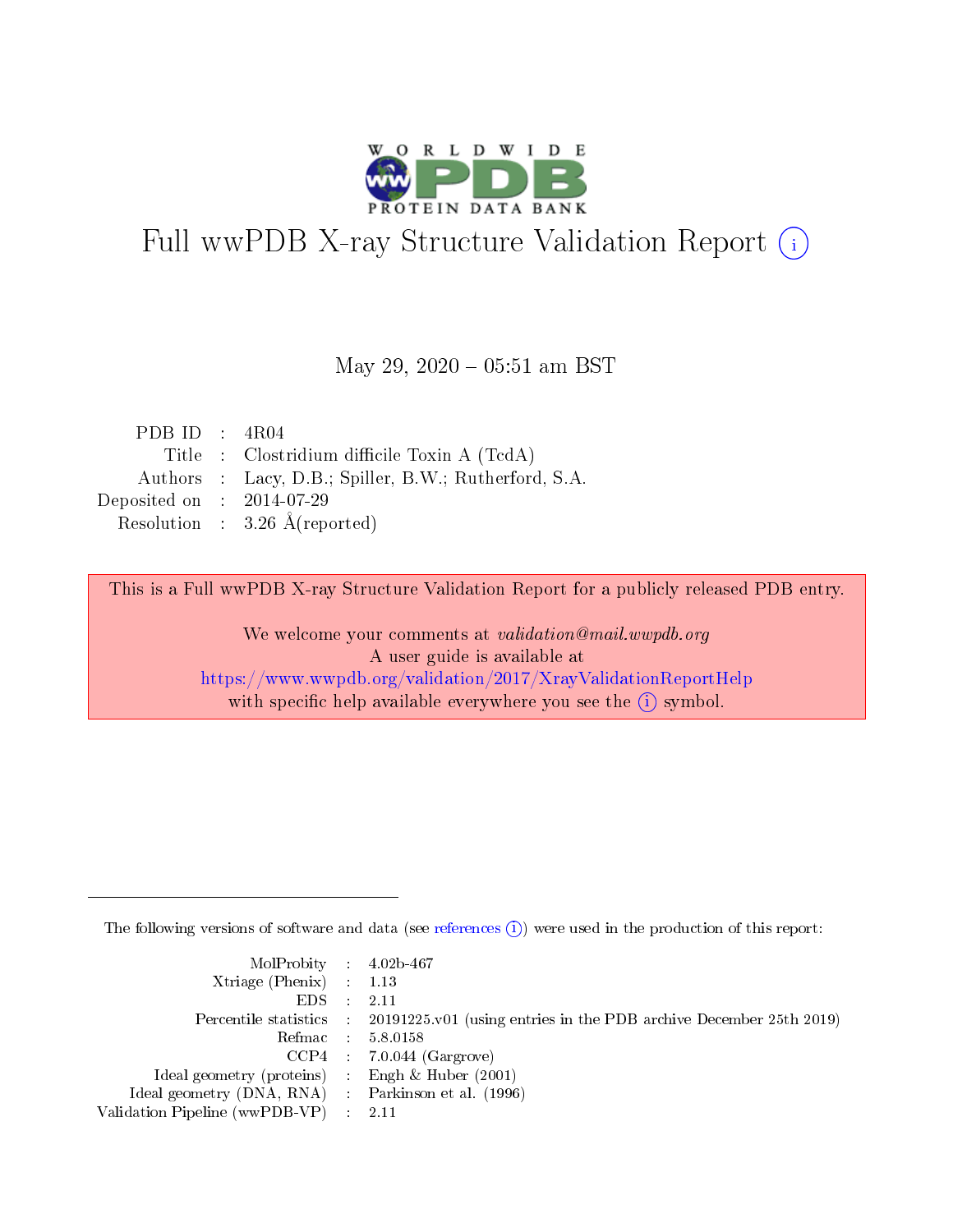# 1 [O](https://www.wwpdb.org/validation/2017/XrayValidationReportHelp#overall_quality)verall quality at a glance  $(i)$

The following experimental techniques were used to determine the structure: X-RAY DIFFRACTION

The reported resolution of this entry is 3.26 Å.

Percentile scores (ranging between 0-100) for global validation metrics of the entry are shown in the following graphic. The table shows the number of entries on which the scores are based.



| Metric                | Whole archive<br>$(\#\text{Entries})$ | <b>Similar resolution</b><br>$(\#\text{Entries}, \text{resolution range}(\text{\AA}))$ |
|-----------------------|---------------------------------------|----------------------------------------------------------------------------------------|
| $R_{free}$            | 130704                                | $1191(3.30-3.22)$                                                                      |
| Clashscore            | 141614                                | $1251(3.30-3.22)$                                                                      |
| Ramachandran outliers | 138981                                | $1229(3.30-3.22)$                                                                      |
| Sidechain outliers    | 138945                                | $1228(3.30-3.22)$                                                                      |
| RSRZ outliers         | 127900                                | $1154(3.30-3.22)$                                                                      |

The table below summarises the geometric issues observed across the polymeric chains and their fit to the electron density. The red, orange, yellow and green segments on the lower bar indicate the fraction of residues that contain outliers for  $>=3, 2, 1$  and 0 types of geometric quality criteria respectively. A grey segment represents the fraction of residues that are not modelled. The numeric value for each fraction is indicated below the corresponding segment, with a dot representing fractions  $\epsilon=5\%$  The upper red bar (where present) indicates the fraction of residues that have poor fit to the electron density. The numeric value is given above the bar.

| Mol | $\cap$ hain | Length | Quality of chain |     |  |
|-----|-------------|--------|------------------|-----|--|
|     |             |        | 3%               |     |  |
|     |             | 1838   | 76%              | 21% |  |

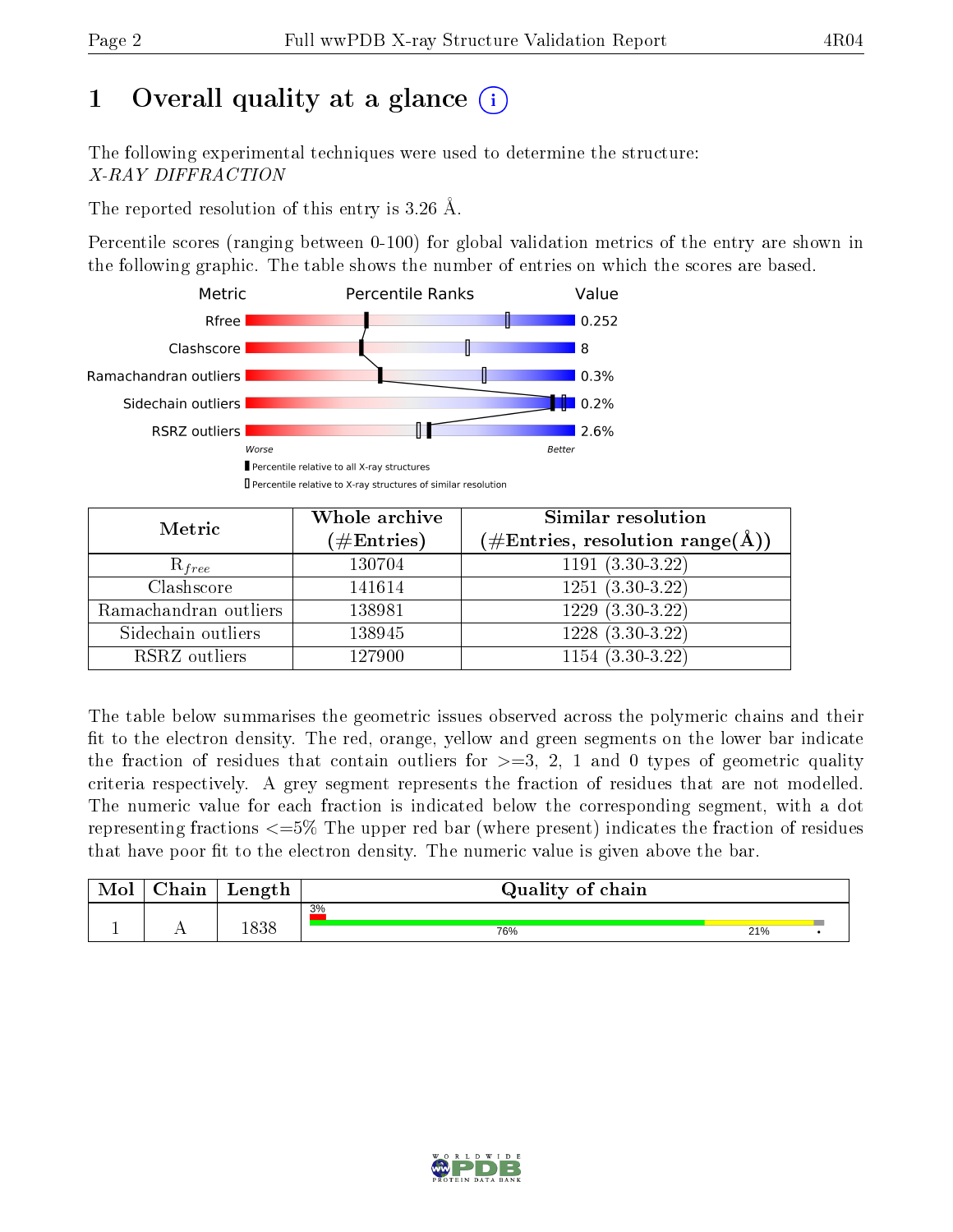# 2 Entry composition (i)

There are 2 unique types of molecules in this entry. The entry contains 14410 atoms, of which 0 are hydrogens and 0 are deuteriums.

In the tables below, the ZeroOcc column contains the number of atoms modelled with zero occupancy, the AltConf column contains the number of residues with at least one atom in alternate conformation and the Trace column contains the number of residues modelled with at most 2 atoms.

Molecule 1 is a protein called Toxin A.

| Mol | Chain | Residues | Atoms          |      |      |      | ZeroOcc | AltConf $\vert$ | <b>Trace</b> |  |
|-----|-------|----------|----------------|------|------|------|---------|-----------------|--------------|--|
|     |       | 1793     | Total<br>4409ء | 9199 | 2332 | 2852 | 26      |                 |              |  |

There are 6 discrepancies between the modelled and reference sequences:

| Chain | Residue | Modelled   | Actual | Comment                            | Reference |
|-------|---------|------------|--------|------------------------------------|-----------|
|       | 1833    | <b>HIS</b> |        | <b>EXPRESSION TAG   UNP P16154</b> |           |
|       | 1834    | <b>HIS</b> |        | EXPRESSION TAG   UNP P16154        |           |
|       | 1835    | <b>HIS</b> |        | EXPRESSION TAG   UNP P16154        |           |
|       | 1836    | <b>HIS</b> |        | EXPRESSION TAG   UNP P16154        |           |
|       | 1837    | <b>HIS</b> |        | EXPRESSION TAG   UNP P16154        |           |
|       | 1838    | <b>HIS</b> |        | <b>EXPRESSION TAG   UNP P16154</b> |           |

• Molecule 2 is ZINC ION (three-letter code: ZN) (formula: Zn).

|  | Mol   Chain   Residues | Atoms | $\mid$ ZeroOcc $\mid$ AltConf |  |
|--|------------------------|-------|-------------------------------|--|
|  |                        | Total |                               |  |

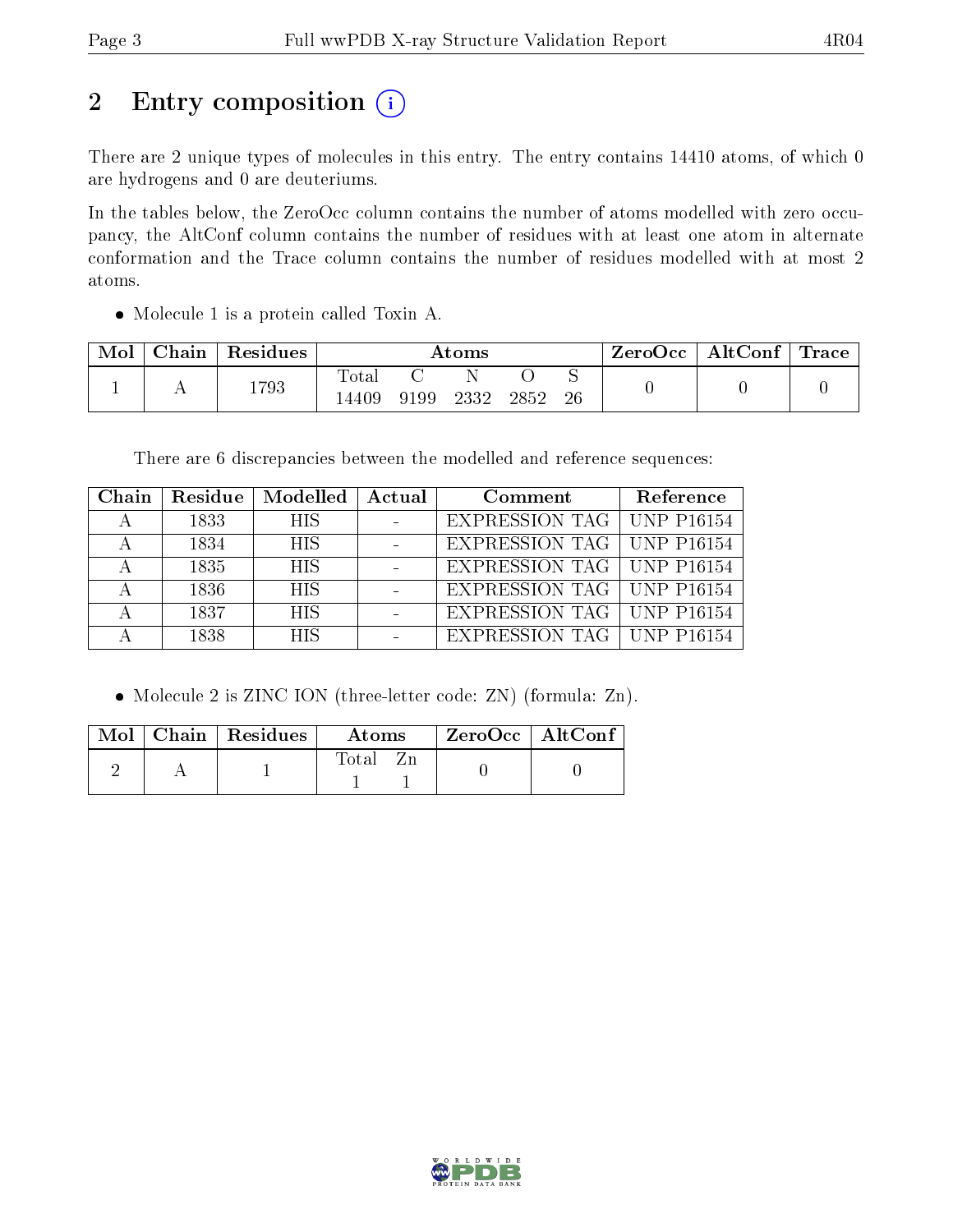## 3 Residue-property plots  $(i)$

These plots are drawn for all protein, RNA and DNA chains in the entry. The first graphic for a chain summarises the proportions of the various outlier classes displayed in the second graphic. The second graphic shows the sequence view annotated by issues in geometry and electron density. Residues are color-coded according to the number of geometric quality criteria for which they contain at least one outlier: green  $= 0$ , yellow  $= 1$ , orange  $= 2$  and red  $= 3$  or more. A red dot above a residue indicates a poor fit to the electron density (RSRZ  $> 2$ ). Stretches of 2 or more consecutive residues without any outlier are shown as a green connector. Residues present in the sample, but not in the model, are shown in grey.



• Molecule 1: Toxin A

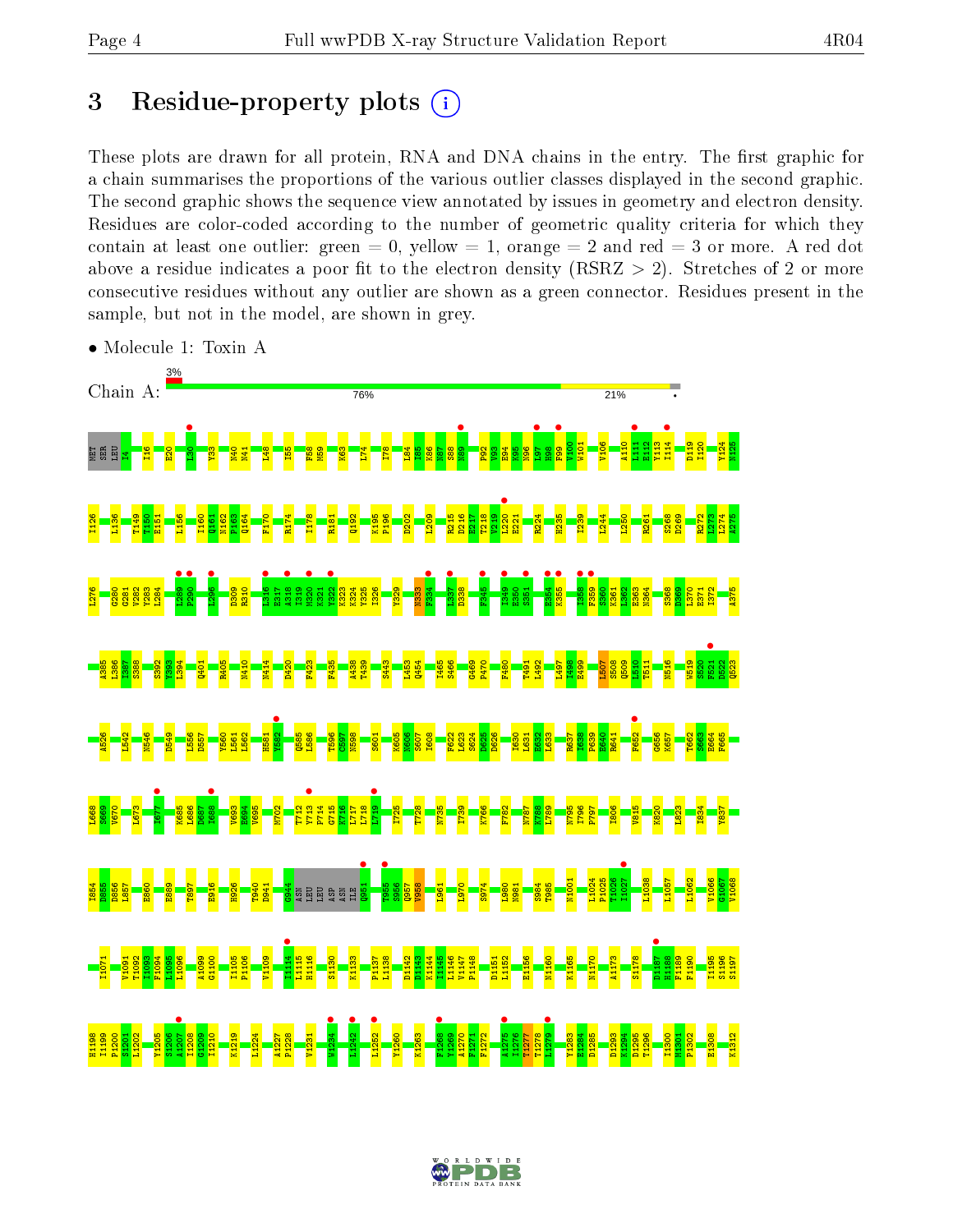

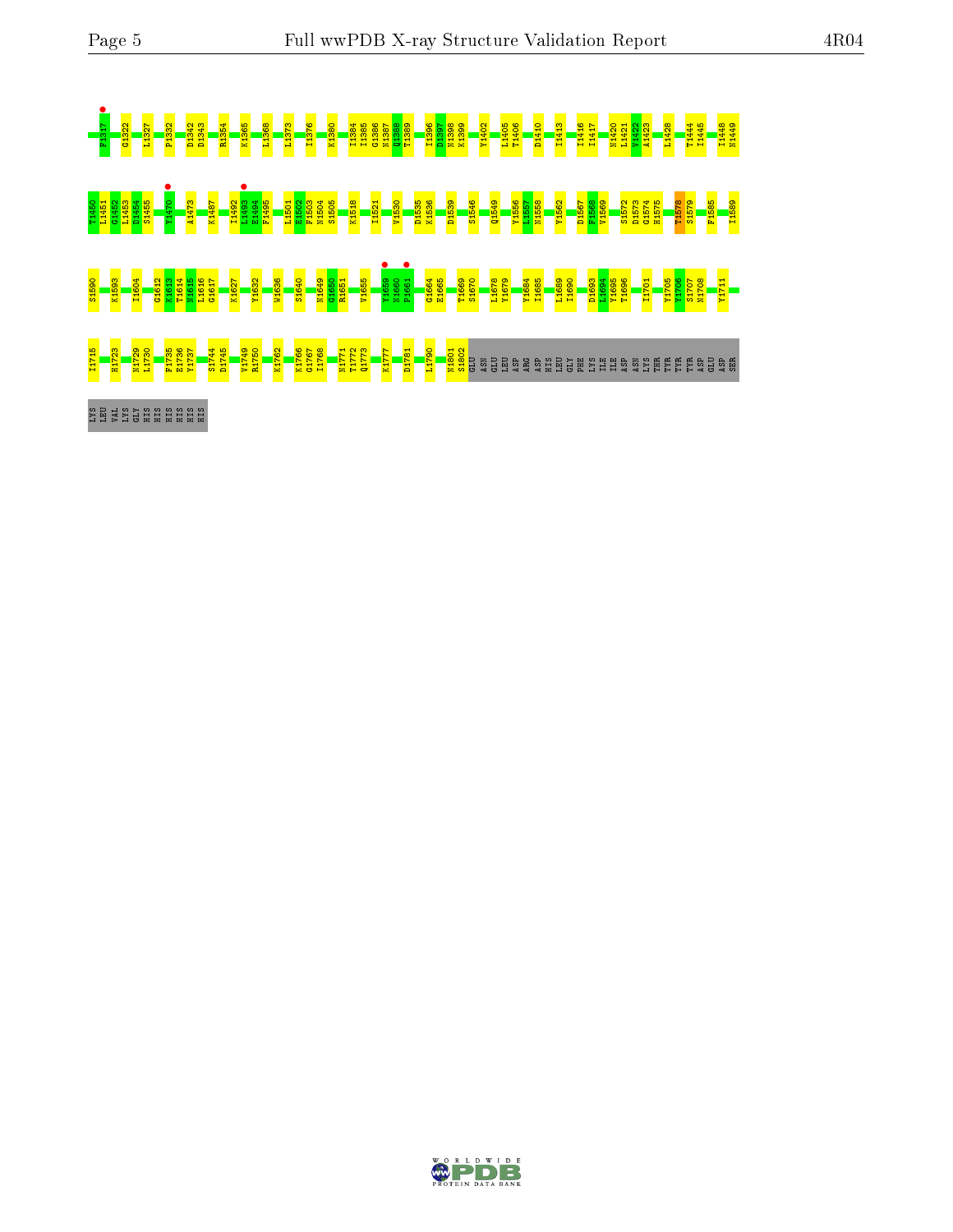## 4 Data and refinement statistics  $(i)$

| Property                                                             | Value                                           | Source     |
|----------------------------------------------------------------------|-------------------------------------------------|------------|
| Space group                                                          | $\overline{\text{C}}$ 1 2 1                     | Depositor  |
| Cell constants                                                       | $303.49\rm\AA$<br>124.54Å<br>75.95Å             |            |
| a, b, c, $\alpha$ , $\beta$ , $\gamma$                               | $97.50^\circ$<br>$90.00^\circ$<br>$90.00^\circ$ | Depositor  |
| Resolution $(A)$                                                     | $61.62 - 3.26$                                  | Depositor  |
|                                                                      | $62.27 - 3.26$                                  | <b>EDS</b> |
| % Data completeness                                                  | 99.9 (61.62-3.26)                               | Depositor  |
| (in resolution range)                                                | 94.3 (62.27-3.26)                               | <b>EDS</b> |
| $\mathrm{R}_{merge}$                                                 | $0.07\,$                                        | Depositor  |
| $\mathrm{R}_{sym}$                                                   | (Not available)                                 | Depositor  |
| $\langle I/\sigma(I)\rangle^{-1}$                                    | 1.66 (at $3.26\text{\AA}$ )                     | Xtriage    |
| Refinement program                                                   | PHENIX (phenix.refine: dev 1565)                | Depositor  |
| $R, R_{free}$                                                        | $0.221$ ,<br>0.249                              | Depositor  |
|                                                                      | 0.223,<br>0.252                                 | DCC        |
| $R_{free}$ test set                                                  | 2000 reflections $(4.56\%)$                     | wwPDB-VP   |
| Wilson B-factor $(A^2)$                                              | 99.6                                            | Xtriage    |
| Anisotropy                                                           | 0.235                                           | Xtriage    |
| Bulk solvent $k_{sol}(e/\mathring{A}^3)$ , $B_{sol}(\mathring{A}^2)$ | $0.29$ , 58.0                                   | <b>EDS</b> |
| L-test for twinning <sup>2</sup>                                     | $< L >$ = 0.47, $< L2 >$ = 0.30                 | Xtriage    |
| Estimated twinning fraction                                          | No twinning to report.                          | Xtriage    |
| $F_o, F_c$ correlation                                               | 0.93                                            | <b>EDS</b> |
| Total number of atoms                                                | 14410                                           | wwPDB-VP   |
| Average B, all atoms $(A^2)$                                         | 122.0                                           | wwPDB-VP   |

Xtriage's analysis on translational NCS is as follows: The largest off-origin peak in the Patterson function is  $3.15\%$  of the height of the origin peak. No significant pseudotranslation is detected.

<sup>&</sup>lt;sup>2</sup>Theoretical values of  $\langle |L| \rangle$ ,  $\langle L^2 \rangle$  for acentric reflections are 0.5, 0.333 respectively for untwinned datasets, and 0.375, 0.2 for perfectly twinned datasets.



<span id="page-5-1"></span><span id="page-5-0"></span><sup>1</sup> Intensities estimated from amplitudes.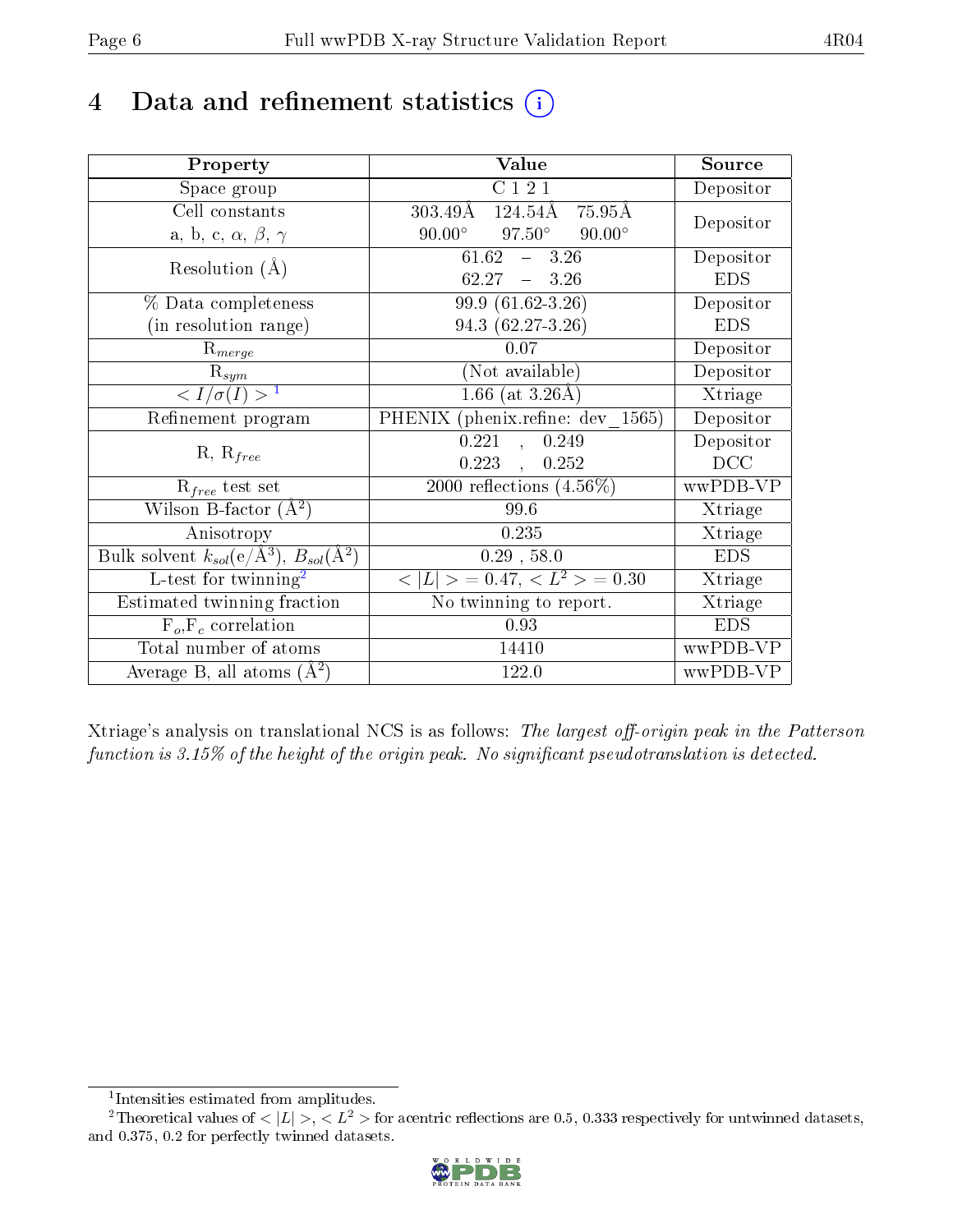## 5 Model quality  $(i)$

### 5.1 Standard geometry  $\overline{()}$

Bond lengths and bond angles in the following residue types are not validated in this section: ZN

The Z score for a bond length (or angle) is the number of standard deviations the observed value is removed from the expected value. A bond length (or angle) with  $|Z| > 5$  is considered an outlier worth inspection. RMSZ is the root-mean-square of all Z scores of the bond lengths (or angles).

|  | $Mol$   Chain |      | Bond lengths                   | Bond angles |                  |  |
|--|---------------|------|--------------------------------|-------------|------------------|--|
|  |               |      | RMSZ $\mid \#Z \mid >5$   RMSZ |             | $\# Z  > 5$      |  |
|  |               | 0.22 | 0/14671                        | 0.39        | $1/19845(0.0\%)$ |  |

There are no bond length outliers.

All (1) bond angle outliers are listed below:

| $\text{Mol}$ | $\Box$ Chain   Res   Type |  | Atoms                           | $\vert$ Observed $(^\circ)$ $\vert$ Ideal $(^\circ)$ |  |
|--------------|---------------------------|--|---------------------------------|------------------------------------------------------|--|
|              |                           |  | $507$   LEU   CA-CB-CG   $5.04$ | 126.88                                               |  |

There are no chirality outliers.

There are no planarity outliers.

### $5.2$  Too-close contacts  $(i)$

In the following table, the Non-H and H(model) columns list the number of non-hydrogen atoms and hydrogen atoms in the chain respectively. The H(added) column lists the number of hydrogen atoms added and optimized by MolProbity. The Clashes column lists the number of clashes within the asymmetric unit, whereas Symm-Clashes lists symmetry related clashes.

| Mol |       |       |     | Chain   Non-H   H(model)   H(added)   Clashes   Symm-Clashes |
|-----|-------|-------|-----|--------------------------------------------------------------|
|     | 14409 | 14349 | 235 |                                                              |
|     |       |       |     |                                                              |
|     | -4410 | 14349 | 235 |                                                              |

The all-atom clashscore is defined as the number of clashes found per 1000 atoms (including hydrogen atoms). The all-atom clashscore for this structure is 8.

All (235) close contacts within the same asymmetric unit are listed below, sorted by their clash magnitude.

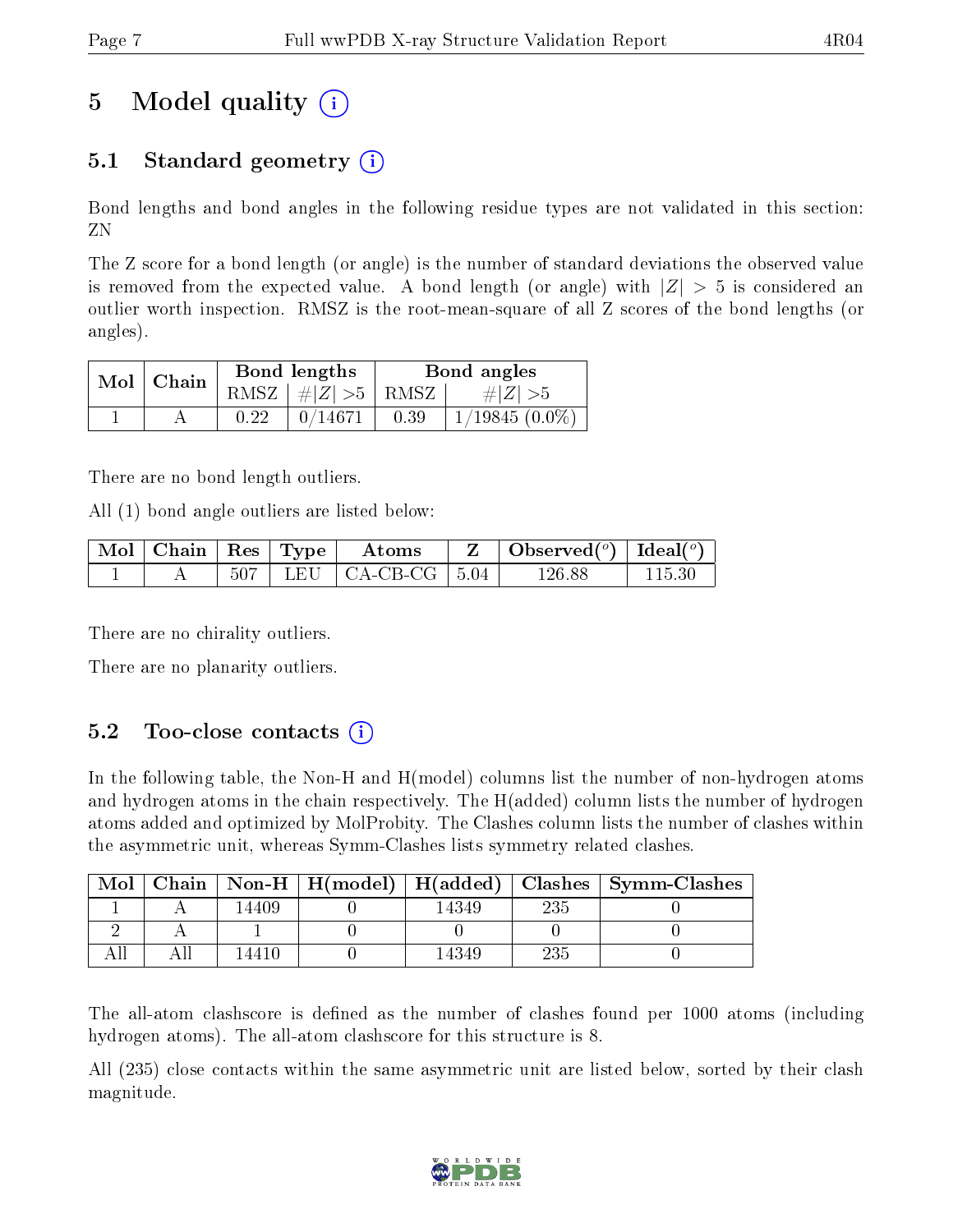| distance $(A)$<br>1: A:371: GLU: HA<br>1:A:394:LEU:HD13<br>1.61<br>0.81<br>1.63<br>1: A: 1495: PHE: HB3<br>1: A: 1503: PHE: HB3<br>0.78<br>1: A: 1156: GLU: HB3<br>1: A:1165:LYS:HB2<br>1.65<br>0.78<br>1: A:1178: SER:HB2<br>1.74<br>1:A:1190:PHE:HB3<br>0.69<br>1.74<br>1:A:239:ILE:HG23<br>1: A:244:LEU:HD12<br>0.68<br>1.75<br>1: A: 1195: ILE: HG21<br>1:A:1199:ILE:HB<br>0.68<br>1: A: 1224: LEU: HB2<br>1:A:1302:PRO:HD3<br>1.76<br>0.67<br>1:A:94:GLU:HB2<br>1: A:280: GLY:HA3<br>1.77<br>0.66<br>1: A: 1380: LYS: HA<br>1.78<br>1: A: 1421: LEU: HB3<br>0.65<br>1:A:361:LYS:HE3<br>1: A: 363: GLU: HG2<br>1.79<br>0.64<br>1:A:16:ILE:HG13<br>1:A:1664:GLY:HA3<br>1.79<br>0.64<br>$1: A:1546:$ SER:HB3<br>1:A:1549:GLN:HG2<br>1.79<br>0.63<br>1.81<br>1:A:16:ILE:HDI2<br>1:A:1665:GLU:HG3<br>0.63<br>1: A:586:LEU:HD11<br>1: A:652:PHE:HD1<br>1.64<br>0.63<br>1:A:1384:ILE:HG12<br>1:A:1389:THR:HG23<br>1.81<br>0.63<br>1:A:984:SER:OG<br>1: A:970: LEU:O<br>2.17<br>0.62<br>1:A:1428:LEU:HD22<br>1:A:1455:SER:HB2<br>1.81<br>0.62<br>1:A:492:LEU:HB2<br>1:A:497:LEU:HD11<br>1.83<br>0.61<br>1: A:491:THR:HG21<br>1:A:1771:ASN:HB2<br>0.61<br>1.82<br>1: A:796: ILE: HDI1<br>1: A:837:TYR:HD2<br>1.66<br>0.61<br>1: A:1130: SER: HB3<br>1:A:1252:LEU:HD22<br>1.81<br>0.61<br>1:A:1410:ASP:HB3<br>1.83<br>1: A:1413: ILE: HB<br>0.60<br>1: A:1208: ILE: HG12<br>1:A:1252:LEU:HD11<br>1.84<br>0.60<br>$1:$ A:250:LEU:HD13<br>1.83<br>1:A:274:LEU:HD21<br>0.60<br>1: A:269: ASP: HA<br>1:A:272:ARG:HD2<br>1.85<br>0.59<br>1:A:215:ARG:HG3<br>1:A:209:LEU:HB3<br>1.82<br>0.59<br>1:A:585:GLN:HB2<br>1:A:596:THR:HG21<br>1.84<br>0.59<br>1: A: 1578: THR: HG22<br>1: A: 1579: SER: HA<br>1.85<br>0.59<br>1:A:283:TYR:HB3<br>1:A:386:LEU:HB2<br>1.85<br>0.58<br>1: A: 388: SER: HB3<br>1:A:276:LEU:HD23<br>1.84<br>0.58<br>1:A:657:LYS:HB3<br>1: A:662:THR:HG23<br>1.86<br>0.57<br>1:A:1332:PRO:HG3<br>1:A:1387:ASN:HB3<br>1.86<br>0.57<br>1: A: 1539: ASP: HB2<br>1:A:1556:TYR:HB3<br>1.87<br>0.57<br>1: A:405: ARG: NH1<br>1: A:466: SER:O<br>2.36<br>0.57<br>1: A: 1285: ASP: HA<br>1: A: 1312: LYS: HB3<br>1.87<br>0.57<br>1: A:20: GLU:HG3<br>1.70<br>1: A:58: PHE: HE1<br>0.57<br>1: A: 1092: THR:OG1<br>1:A:1365:LYS:NZ<br>2.36<br>0.57<br>1:A:465:ILE:HG23<br>1: A:470: PRO:HD2<br>1.86<br>0.56<br>1: A: 55: ILE: HD11<br>1:A:74:LEU:HD23<br>1.85<br>0.56<br>1:A:363:GLU:O<br>1: A:124:TYR:OH<br>2.17<br>0.56 | Atom-1             | Atom-2            | Interatomic | Clash         |
|-------------------------------------------------------------------------------------------------------------------------------------------------------------------------------------------------------------------------------------------------------------------------------------------------------------------------------------------------------------------------------------------------------------------------------------------------------------------------------------------------------------------------------------------------------------------------------------------------------------------------------------------------------------------------------------------------------------------------------------------------------------------------------------------------------------------------------------------------------------------------------------------------------------------------------------------------------------------------------------------------------------------------------------------------------------------------------------------------------------------------------------------------------------------------------------------------------------------------------------------------------------------------------------------------------------------------------------------------------------------------------------------------------------------------------------------------------------------------------------------------------------------------------------------------------------------------------------------------------------------------------------------------------------------------------------------------------------------------------------------------------------------------------------------------------------------------------------------------------------------------------------------------------------------------------------------------------------------------------------------------------------------------------------------------------------------------------------------------------------------------------------------------------------------------------------------------------------------------------------------------------------------------------------------------------------------------------------------------------------------------------------------------------------------------|--------------------|-------------------|-------------|---------------|
|                                                                                                                                                                                                                                                                                                                                                                                                                                                                                                                                                                                                                                                                                                                                                                                                                                                                                                                                                                                                                                                                                                                                                                                                                                                                                                                                                                                                                                                                                                                                                                                                                                                                                                                                                                                                                                                                                                                                                                                                                                                                                                                                                                                                                                                                                                                                                                                                                         |                    |                   |             | overlap $(A)$ |
|                                                                                                                                                                                                                                                                                                                                                                                                                                                                                                                                                                                                                                                                                                                                                                                                                                                                                                                                                                                                                                                                                                                                                                                                                                                                                                                                                                                                                                                                                                                                                                                                                                                                                                                                                                                                                                                                                                                                                                                                                                                                                                                                                                                                                                                                                                                                                                                                                         |                    |                   |             |               |
|                                                                                                                                                                                                                                                                                                                                                                                                                                                                                                                                                                                                                                                                                                                                                                                                                                                                                                                                                                                                                                                                                                                                                                                                                                                                                                                                                                                                                                                                                                                                                                                                                                                                                                                                                                                                                                                                                                                                                                                                                                                                                                                                                                                                                                                                                                                                                                                                                         |                    |                   |             |               |
|                                                                                                                                                                                                                                                                                                                                                                                                                                                                                                                                                                                                                                                                                                                                                                                                                                                                                                                                                                                                                                                                                                                                                                                                                                                                                                                                                                                                                                                                                                                                                                                                                                                                                                                                                                                                                                                                                                                                                                                                                                                                                                                                                                                                                                                                                                                                                                                                                         |                    |                   |             |               |
|                                                                                                                                                                                                                                                                                                                                                                                                                                                                                                                                                                                                                                                                                                                                                                                                                                                                                                                                                                                                                                                                                                                                                                                                                                                                                                                                                                                                                                                                                                                                                                                                                                                                                                                                                                                                                                                                                                                                                                                                                                                                                                                                                                                                                                                                                                                                                                                                                         |                    |                   |             |               |
|                                                                                                                                                                                                                                                                                                                                                                                                                                                                                                                                                                                                                                                                                                                                                                                                                                                                                                                                                                                                                                                                                                                                                                                                                                                                                                                                                                                                                                                                                                                                                                                                                                                                                                                                                                                                                                                                                                                                                                                                                                                                                                                                                                                                                                                                                                                                                                                                                         |                    |                   |             |               |
|                                                                                                                                                                                                                                                                                                                                                                                                                                                                                                                                                                                                                                                                                                                                                                                                                                                                                                                                                                                                                                                                                                                                                                                                                                                                                                                                                                                                                                                                                                                                                                                                                                                                                                                                                                                                                                                                                                                                                                                                                                                                                                                                                                                                                                                                                                                                                                                                                         |                    |                   |             |               |
|                                                                                                                                                                                                                                                                                                                                                                                                                                                                                                                                                                                                                                                                                                                                                                                                                                                                                                                                                                                                                                                                                                                                                                                                                                                                                                                                                                                                                                                                                                                                                                                                                                                                                                                                                                                                                                                                                                                                                                                                                                                                                                                                                                                                                                                                                                                                                                                                                         |                    |                   |             |               |
|                                                                                                                                                                                                                                                                                                                                                                                                                                                                                                                                                                                                                                                                                                                                                                                                                                                                                                                                                                                                                                                                                                                                                                                                                                                                                                                                                                                                                                                                                                                                                                                                                                                                                                                                                                                                                                                                                                                                                                                                                                                                                                                                                                                                                                                                                                                                                                                                                         |                    |                   |             |               |
|                                                                                                                                                                                                                                                                                                                                                                                                                                                                                                                                                                                                                                                                                                                                                                                                                                                                                                                                                                                                                                                                                                                                                                                                                                                                                                                                                                                                                                                                                                                                                                                                                                                                                                                                                                                                                                                                                                                                                                                                                                                                                                                                                                                                                                                                                                                                                                                                                         |                    |                   |             |               |
|                                                                                                                                                                                                                                                                                                                                                                                                                                                                                                                                                                                                                                                                                                                                                                                                                                                                                                                                                                                                                                                                                                                                                                                                                                                                                                                                                                                                                                                                                                                                                                                                                                                                                                                                                                                                                                                                                                                                                                                                                                                                                                                                                                                                                                                                                                                                                                                                                         |                    |                   |             |               |
|                                                                                                                                                                                                                                                                                                                                                                                                                                                                                                                                                                                                                                                                                                                                                                                                                                                                                                                                                                                                                                                                                                                                                                                                                                                                                                                                                                                                                                                                                                                                                                                                                                                                                                                                                                                                                                                                                                                                                                                                                                                                                                                                                                                                                                                                                                                                                                                                                         |                    |                   |             |               |
|                                                                                                                                                                                                                                                                                                                                                                                                                                                                                                                                                                                                                                                                                                                                                                                                                                                                                                                                                                                                                                                                                                                                                                                                                                                                                                                                                                                                                                                                                                                                                                                                                                                                                                                                                                                                                                                                                                                                                                                                                                                                                                                                                                                                                                                                                                                                                                                                                         |                    |                   |             |               |
|                                                                                                                                                                                                                                                                                                                                                                                                                                                                                                                                                                                                                                                                                                                                                                                                                                                                                                                                                                                                                                                                                                                                                                                                                                                                                                                                                                                                                                                                                                                                                                                                                                                                                                                                                                                                                                                                                                                                                                                                                                                                                                                                                                                                                                                                                                                                                                                                                         |                    |                   |             |               |
|                                                                                                                                                                                                                                                                                                                                                                                                                                                                                                                                                                                                                                                                                                                                                                                                                                                                                                                                                                                                                                                                                                                                                                                                                                                                                                                                                                                                                                                                                                                                                                                                                                                                                                                                                                                                                                                                                                                                                                                                                                                                                                                                                                                                                                                                                                                                                                                                                         |                    |                   |             |               |
|                                                                                                                                                                                                                                                                                                                                                                                                                                                                                                                                                                                                                                                                                                                                                                                                                                                                                                                                                                                                                                                                                                                                                                                                                                                                                                                                                                                                                                                                                                                                                                                                                                                                                                                                                                                                                                                                                                                                                                                                                                                                                                                                                                                                                                                                                                                                                                                                                         |                    |                   |             |               |
|                                                                                                                                                                                                                                                                                                                                                                                                                                                                                                                                                                                                                                                                                                                                                                                                                                                                                                                                                                                                                                                                                                                                                                                                                                                                                                                                                                                                                                                                                                                                                                                                                                                                                                                                                                                                                                                                                                                                                                                                                                                                                                                                                                                                                                                                                                                                                                                                                         |                    |                   |             |               |
|                                                                                                                                                                                                                                                                                                                                                                                                                                                                                                                                                                                                                                                                                                                                                                                                                                                                                                                                                                                                                                                                                                                                                                                                                                                                                                                                                                                                                                                                                                                                                                                                                                                                                                                                                                                                                                                                                                                                                                                                                                                                                                                                                                                                                                                                                                                                                                                                                         |                    |                   |             |               |
|                                                                                                                                                                                                                                                                                                                                                                                                                                                                                                                                                                                                                                                                                                                                                                                                                                                                                                                                                                                                                                                                                                                                                                                                                                                                                                                                                                                                                                                                                                                                                                                                                                                                                                                                                                                                                                                                                                                                                                                                                                                                                                                                                                                                                                                                                                                                                                                                                         |                    |                   |             |               |
|                                                                                                                                                                                                                                                                                                                                                                                                                                                                                                                                                                                                                                                                                                                                                                                                                                                                                                                                                                                                                                                                                                                                                                                                                                                                                                                                                                                                                                                                                                                                                                                                                                                                                                                                                                                                                                                                                                                                                                                                                                                                                                                                                                                                                                                                                                                                                                                                                         |                    |                   |             |               |
|                                                                                                                                                                                                                                                                                                                                                                                                                                                                                                                                                                                                                                                                                                                                                                                                                                                                                                                                                                                                                                                                                                                                                                                                                                                                                                                                                                                                                                                                                                                                                                                                                                                                                                                                                                                                                                                                                                                                                                                                                                                                                                                                                                                                                                                                                                                                                                                                                         |                    |                   |             |               |
|                                                                                                                                                                                                                                                                                                                                                                                                                                                                                                                                                                                                                                                                                                                                                                                                                                                                                                                                                                                                                                                                                                                                                                                                                                                                                                                                                                                                                                                                                                                                                                                                                                                                                                                                                                                                                                                                                                                                                                                                                                                                                                                                                                                                                                                                                                                                                                                                                         |                    |                   |             |               |
|                                                                                                                                                                                                                                                                                                                                                                                                                                                                                                                                                                                                                                                                                                                                                                                                                                                                                                                                                                                                                                                                                                                                                                                                                                                                                                                                                                                                                                                                                                                                                                                                                                                                                                                                                                                                                                                                                                                                                                                                                                                                                                                                                                                                                                                                                                                                                                                                                         |                    |                   |             |               |
|                                                                                                                                                                                                                                                                                                                                                                                                                                                                                                                                                                                                                                                                                                                                                                                                                                                                                                                                                                                                                                                                                                                                                                                                                                                                                                                                                                                                                                                                                                                                                                                                                                                                                                                                                                                                                                                                                                                                                                                                                                                                                                                                                                                                                                                                                                                                                                                                                         |                    |                   |             |               |
|                                                                                                                                                                                                                                                                                                                                                                                                                                                                                                                                                                                                                                                                                                                                                                                                                                                                                                                                                                                                                                                                                                                                                                                                                                                                                                                                                                                                                                                                                                                                                                                                                                                                                                                                                                                                                                                                                                                                                                                                                                                                                                                                                                                                                                                                                                                                                                                                                         |                    |                   |             |               |
|                                                                                                                                                                                                                                                                                                                                                                                                                                                                                                                                                                                                                                                                                                                                                                                                                                                                                                                                                                                                                                                                                                                                                                                                                                                                                                                                                                                                                                                                                                                                                                                                                                                                                                                                                                                                                                                                                                                                                                                                                                                                                                                                                                                                                                                                                                                                                                                                                         |                    |                   |             |               |
|                                                                                                                                                                                                                                                                                                                                                                                                                                                                                                                                                                                                                                                                                                                                                                                                                                                                                                                                                                                                                                                                                                                                                                                                                                                                                                                                                                                                                                                                                                                                                                                                                                                                                                                                                                                                                                                                                                                                                                                                                                                                                                                                                                                                                                                                                                                                                                                                                         |                    |                   |             |               |
|                                                                                                                                                                                                                                                                                                                                                                                                                                                                                                                                                                                                                                                                                                                                                                                                                                                                                                                                                                                                                                                                                                                                                                                                                                                                                                                                                                                                                                                                                                                                                                                                                                                                                                                                                                                                                                                                                                                                                                                                                                                                                                                                                                                                                                                                                                                                                                                                                         |                    |                   |             |               |
|                                                                                                                                                                                                                                                                                                                                                                                                                                                                                                                                                                                                                                                                                                                                                                                                                                                                                                                                                                                                                                                                                                                                                                                                                                                                                                                                                                                                                                                                                                                                                                                                                                                                                                                                                                                                                                                                                                                                                                                                                                                                                                                                                                                                                                                                                                                                                                                                                         |                    |                   |             |               |
|                                                                                                                                                                                                                                                                                                                                                                                                                                                                                                                                                                                                                                                                                                                                                                                                                                                                                                                                                                                                                                                                                                                                                                                                                                                                                                                                                                                                                                                                                                                                                                                                                                                                                                                                                                                                                                                                                                                                                                                                                                                                                                                                                                                                                                                                                                                                                                                                                         |                    |                   |             |               |
|                                                                                                                                                                                                                                                                                                                                                                                                                                                                                                                                                                                                                                                                                                                                                                                                                                                                                                                                                                                                                                                                                                                                                                                                                                                                                                                                                                                                                                                                                                                                                                                                                                                                                                                                                                                                                                                                                                                                                                                                                                                                                                                                                                                                                                                                                                                                                                                                                         |                    |                   |             |               |
|                                                                                                                                                                                                                                                                                                                                                                                                                                                                                                                                                                                                                                                                                                                                                                                                                                                                                                                                                                                                                                                                                                                                                                                                                                                                                                                                                                                                                                                                                                                                                                                                                                                                                                                                                                                                                                                                                                                                                                                                                                                                                                                                                                                                                                                                                                                                                                                                                         |                    |                   |             |               |
|                                                                                                                                                                                                                                                                                                                                                                                                                                                                                                                                                                                                                                                                                                                                                                                                                                                                                                                                                                                                                                                                                                                                                                                                                                                                                                                                                                                                                                                                                                                                                                                                                                                                                                                                                                                                                                                                                                                                                                                                                                                                                                                                                                                                                                                                                                                                                                                                                         |                    |                   |             |               |
|                                                                                                                                                                                                                                                                                                                                                                                                                                                                                                                                                                                                                                                                                                                                                                                                                                                                                                                                                                                                                                                                                                                                                                                                                                                                                                                                                                                                                                                                                                                                                                                                                                                                                                                                                                                                                                                                                                                                                                                                                                                                                                                                                                                                                                                                                                                                                                                                                         |                    |                   |             |               |
|                                                                                                                                                                                                                                                                                                                                                                                                                                                                                                                                                                                                                                                                                                                                                                                                                                                                                                                                                                                                                                                                                                                                                                                                                                                                                                                                                                                                                                                                                                                                                                                                                                                                                                                                                                                                                                                                                                                                                                                                                                                                                                                                                                                                                                                                                                                                                                                                                         |                    |                   |             |               |
|                                                                                                                                                                                                                                                                                                                                                                                                                                                                                                                                                                                                                                                                                                                                                                                                                                                                                                                                                                                                                                                                                                                                                                                                                                                                                                                                                                                                                                                                                                                                                                                                                                                                                                                                                                                                                                                                                                                                                                                                                                                                                                                                                                                                                                                                                                                                                                                                                         |                    |                   |             |               |
|                                                                                                                                                                                                                                                                                                                                                                                                                                                                                                                                                                                                                                                                                                                                                                                                                                                                                                                                                                                                                                                                                                                                                                                                                                                                                                                                                                                                                                                                                                                                                                                                                                                                                                                                                                                                                                                                                                                                                                                                                                                                                                                                                                                                                                                                                                                                                                                                                         |                    |                   |             |               |
|                                                                                                                                                                                                                                                                                                                                                                                                                                                                                                                                                                                                                                                                                                                                                                                                                                                                                                                                                                                                                                                                                                                                                                                                                                                                                                                                                                                                                                                                                                                                                                                                                                                                                                                                                                                                                                                                                                                                                                                                                                                                                                                                                                                                                                                                                                                                                                                                                         |                    |                   |             |               |
|                                                                                                                                                                                                                                                                                                                                                                                                                                                                                                                                                                                                                                                                                                                                                                                                                                                                                                                                                                                                                                                                                                                                                                                                                                                                                                                                                                                                                                                                                                                                                                                                                                                                                                                                                                                                                                                                                                                                                                                                                                                                                                                                                                                                                                                                                                                                                                                                                         |                    |                   |             |               |
|                                                                                                                                                                                                                                                                                                                                                                                                                                                                                                                                                                                                                                                                                                                                                                                                                                                                                                                                                                                                                                                                                                                                                                                                                                                                                                                                                                                                                                                                                                                                                                                                                                                                                                                                                                                                                                                                                                                                                                                                                                                                                                                                                                                                                                                                                                                                                                                                                         |                    |                   |             |               |
|                                                                                                                                                                                                                                                                                                                                                                                                                                                                                                                                                                                                                                                                                                                                                                                                                                                                                                                                                                                                                                                                                                                                                                                                                                                                                                                                                                                                                                                                                                                                                                                                                                                                                                                                                                                                                                                                                                                                                                                                                                                                                                                                                                                                                                                                                                                                                                                                                         |                    |                   |             |               |
|                                                                                                                                                                                                                                                                                                                                                                                                                                                                                                                                                                                                                                                                                                                                                                                                                                                                                                                                                                                                                                                                                                                                                                                                                                                                                                                                                                                                                                                                                                                                                                                                                                                                                                                                                                                                                                                                                                                                                                                                                                                                                                                                                                                                                                                                                                                                                                                                                         | 1: A:1137: PRO:HB2 | 1:A:1138:LEU:HD12 | 1.87        | 0.56          |
| 1: A: 1406: THR: HG22<br>1:A:1416:ILE:HG12<br>1.86<br>0.56                                                                                                                                                                                                                                                                                                                                                                                                                                                                                                                                                                                                                                                                                                                                                                                                                                                                                                                                                                                                                                                                                                                                                                                                                                                                                                                                                                                                                                                                                                                                                                                                                                                                                                                                                                                                                                                                                                                                                                                                                                                                                                                                                                                                                                                                                                                                                              |                    |                   |             |               |

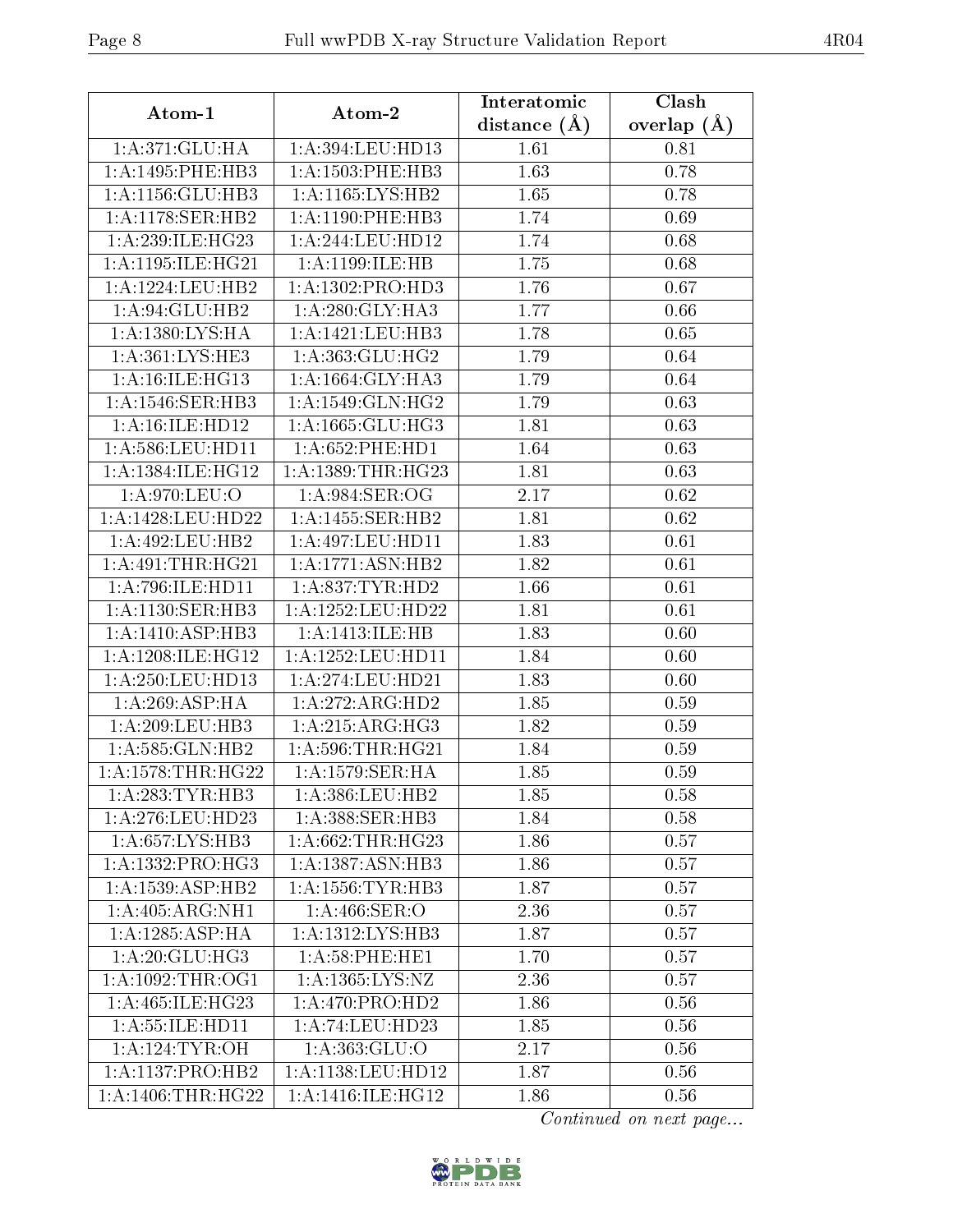| $\cdots$ $\cdots$ $\cdots$ $\cdots$ $\cdots$ $\cdots$ $\cdots$ $\cdots$ $\cdots$ $\cdots$ $\cdots$ $\cdots$ $\cdots$ $\cdots$ $\cdots$ $\cdots$ $\cdots$ $\cdots$ $\cdots$ $\cdots$ $\cdots$ $\cdots$ $\cdots$ $\cdots$ $\cdots$ $\cdots$ $\cdots$ $\cdots$ $\cdots$ $\cdots$ $\cdots$ $\cdots$ $\cdots$ $\cdots$ $\cdots$ $\cdots$ $\cdots$<br>Atom-1 | Atom-2                       | Interatomic      | Clash         |
|--------------------------------------------------------------------------------------------------------------------------------------------------------------------------------------------------------------------------------------------------------------------------------------------------------------------------------------------------------|------------------------------|------------------|---------------|
|                                                                                                                                                                                                                                                                                                                                                        |                              | distance $(\AA)$ | overlap $(A)$ |
| 1:A:854:ILE:HG12                                                                                                                                                                                                                                                                                                                                       | 1:A:1715:ILE:HD12            | 1.87             | 0.55          |
| 1:A:326:ILE:HB                                                                                                                                                                                                                                                                                                                                         | 1:A:329:TYR:HB2              | 1.89             | 0.55          |
| 1:A:1745:ASP:HB3                                                                                                                                                                                                                                                                                                                                       | 1:A:1766:LYS:HA              | 1.87             | 0.55          |
| 1: A:860: GLU:OE1                                                                                                                                                                                                                                                                                                                                      | 1:A:926:HIS:NE2              | 2.40             | 0.55          |
| 1:A:637:ARG:HD2                                                                                                                                                                                                                                                                                                                                        | 1:A:686:LEU:HD11             | 1.89             | 0.55          |
| 1:A:670:VAL:HG22                                                                                                                                                                                                                                                                                                                                       | 1:A:713:TYR:HD2              | 1.72             | 0.55          |
| 1:A:557:ASP:HB3                                                                                                                                                                                                                                                                                                                                        | 1: A:560: TYR: HB3           | 1.89             | 0.54          |
| 1: A:796: ILE: HD12                                                                                                                                                                                                                                                                                                                                    | 1: A:834: ILE: HG23          | 1.89             | 0.54          |
| 1: A:84:LEU:O                                                                                                                                                                                                                                                                                                                                          | 1: A:88: SER:OG              | 2.21             | 0.54          |
| 1: A:221: GLU:HG3                                                                                                                                                                                                                                                                                                                                      | 1:A:224:ARG:HH21             | 1.72             | 0.54          |
| 1: A:86: LYS: HZ1                                                                                                                                                                                                                                                                                                                                      | 1:A:499:GLU:HB3              | 1.72             | 0.54          |
| 1:A:1405:LEU:HB2                                                                                                                                                                                                                                                                                                                                       | 1:A:1417:ILE:HB              | 1.90             | 0.53          |
| 1: A: 1448: ILE: HG23                                                                                                                                                                                                                                                                                                                                  | 1:A:1453:LEU:HD12            | 1.90             | 0.53          |
| 1: A:1744: SER:HB3                                                                                                                                                                                                                                                                                                                                     | 1:A:1767:GLY:HA2             | 1.89             | 0.53          |
| 1: A:113: TYR: HE2                                                                                                                                                                                                                                                                                                                                     | 1: A:511:THR:HG21            | 1.74             | 0.53          |
| 1: A:712:THR:O                                                                                                                                                                                                                                                                                                                                         | 1:A:715:GLY:N                | 2.41             | 0.53          |
| 1:A:1170:ASN:HB2                                                                                                                                                                                                                                                                                                                                       | 1: A: 1231: VAL: HG22        | 1.89             | 0.53          |
| 1: A:940:THR:OG1                                                                                                                                                                                                                                                                                                                                       | 1:A:941:ASP:N                | 2.41             | 0.53          |
| 1: A: 136: LEU: HD21                                                                                                                                                                                                                                                                                                                                   | 1: A: 220: LEU: HB3          | 1.91             | 0.53          |
| 1:A:1092:THR:O                                                                                                                                                                                                                                                                                                                                         | 1:A:1365:LYS:NZ              | 2.42             | 0.52          |
| 1: A:439:THR:O                                                                                                                                                                                                                                                                                                                                         | 1:A:443:SER:OG               | 2.28             | 0.52          |
| 1:A:1420:ASN:HB3                                                                                                                                                                                                                                                                                                                                       | 1:A:1423:ALA:HB3             | 1.91             | 0.52          |
| 1:A:92:PRO:HB3                                                                                                                                                                                                                                                                                                                                         | 1: A: 364: ASN: HB3          | 1.91             | 0.52          |
| 1:A:1115:LEU:O                                                                                                                                                                                                                                                                                                                                         | 1: A: 1116: HIS: ND1         | 2.43             | 0.52          |
| $1: A: 1640:$ SER:OG                                                                                                                                                                                                                                                                                                                                   | 1: A:1670: SER:O             | 2.27             | 0.51          |
| 1: A: 136: LEU: HD13                                                                                                                                                                                                                                                                                                                                   | 1:A:202:ASP:HB2              | 1.92             | 0.51          |
| 1:A:1616:LEU:HB3                                                                                                                                                                                                                                                                                                                                       | 1: A: 1636: TRP: HB2         | 1.91             | 0.51          |
| 1: A:695: VAL:HB                                                                                                                                                                                                                                                                                                                                       | 1: A:739: ILE: HG12          | 1.91             | 0.51          |
| 1: A: 1604: ILE: HB                                                                                                                                                                                                                                                                                                                                    | 1: A: 1627: LYS: HE2         | 1.93             | 0.51          |
| 1:A:119:ASP:OD2                                                                                                                                                                                                                                                                                                                                        | 1:A:355:LYS:NZ               | 2.34             | 0.51          |
| 1:A:1504:ASN:OD1                                                                                                                                                                                                                                                                                                                                       | 1:A:1505:SER:N               | 2.43             | 0.51          |
| 1:A:735:ASN:HB2                                                                                                                                                                                                                                                                                                                                        | 1:A:782:PHE:O                | 2.11             | 0.51          |
| 1: A: 507: LEU: HD12                                                                                                                                                                                                                                                                                                                                   | 1: A:508: SER:H              | 1.76             | 0.51          |
| 1:A:815:VAL:HG13                                                                                                                                                                                                                                                                                                                                       | 1:A:820:LYS:HE2              | 1.92             | 0.51          |
| 1:A:854:ILE:HD11                                                                                                                                                                                                                                                                                                                                       | 1:A:1689:LEU:HB2             | 1.93             | 0.51          |
| 1: A:99: PHE: CE1                                                                                                                                                                                                                                                                                                                                      | $1:A:284:LEU:\overline{HB2}$ | 2.47             | 0.50          |
| 1:A:1071:ILE:HG22                                                                                                                                                                                                                                                                                                                                      | 1:A:1473:ALA:HB2             | 1.93             | 0.50          |
| 1:A:889:GLU:OE2                                                                                                                                                                                                                                                                                                                                        | 1:A:1001:ASN:ND2             | 2.40             | 0.50          |
| 1: A:491:THR:HB                                                                                                                                                                                                                                                                                                                                        | 1:A:1772:THR:H               | 1.76             | 0.50          |
| 1: A:624: SER: HB3                                                                                                                                                                                                                                                                                                                                     | 1:A:631:LEU:HD13             | 1.93             | 0.50          |
| 1: A:516: ASN: HA                                                                                                                                                                                                                                                                                                                                      | 1:A:519:TRP:CD1              | 2.46             | $0.50\,$      |

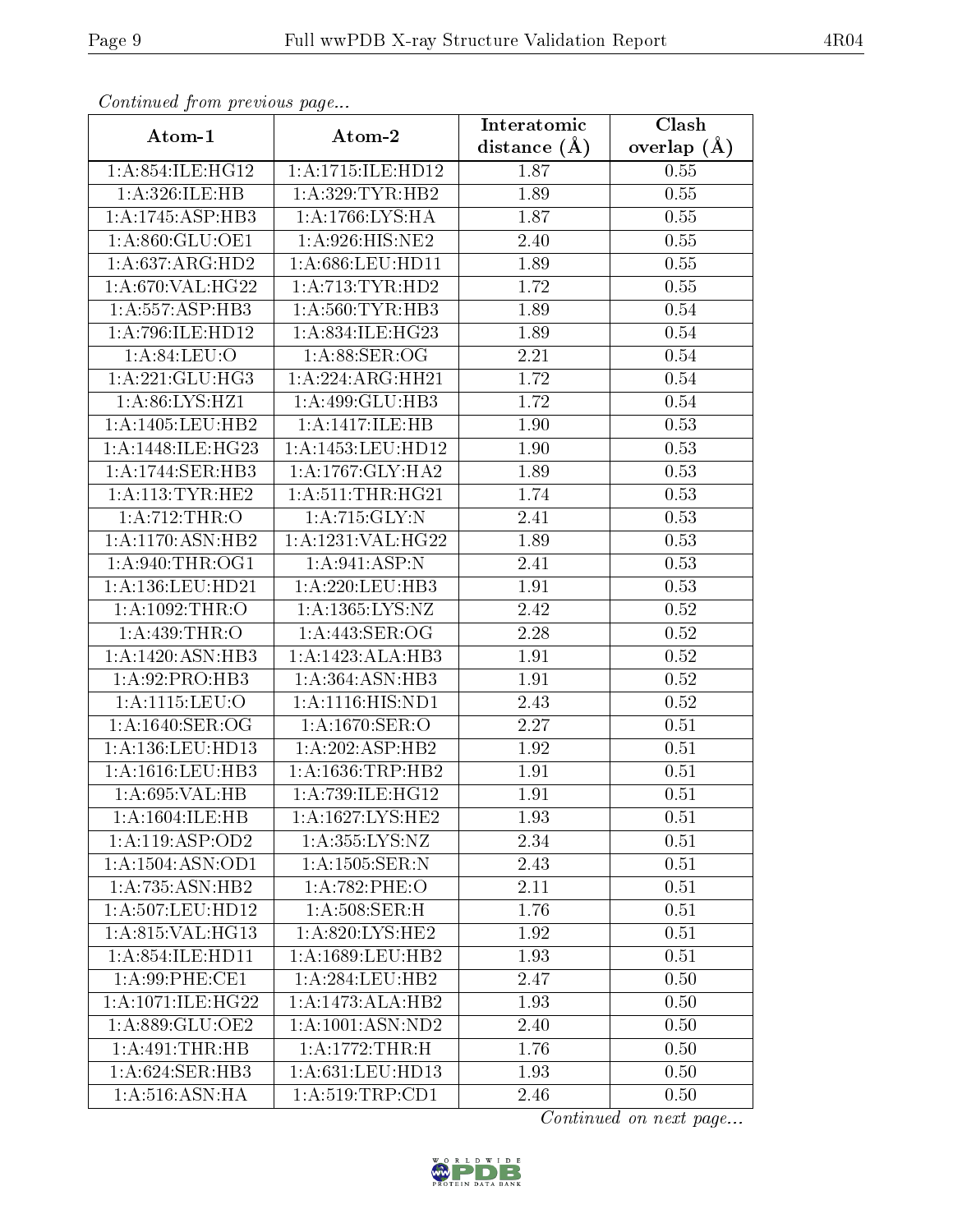| $\sum_{i=1}^{n}$<br>Atom-1     | Atom-2                               | Interatomic       | Clash           |
|--------------------------------|--------------------------------------|-------------------|-----------------|
|                                |                                      | distance $(A)$    | overlap $(\AA)$ |
|                                | 1:A:857:LEU:HD11   1:A:1649:ASN:HD22 | 1.76              | 0.50            |
| 1:A:1368:LEU:HD22              | 1:A:1451:LEU:HDI1                    | 1.94              | 0.49            |
| 1:A:1445:ILE:O                 | 1:A:1449:ASN:ND2                     | 2.45              | 0.49            |
| 1: A: 1708: ASN: HB2           | 1: A:1711:TYR:CE1                    | 2.47              | 0.49            |
| 1: A:63: LYS: HD2              | 1:A:1723:HIS:ND1                     | 2.27              | 0.49            |
| 1:A:375:ALA:HB2                | 1:A:385:ALA:HB3                      | 1.94              | 0.49            |
| 1:A:1343:ASP:OD1               | 1: A: 1343: ASP: N                   | 2.45              | 0.49            |
| 1: A: 1678: LEU: HG            | 1: A: 1685: ILE: HD12                | 1.95              | 0.49            |
| 1: A:120: ILE: HD13            | $1: A:359:$ PHE:HB2                  | 1.94              | 0.49            |
| 1: A: 1569: VAL: HA            | 1:A:1572:SER:HB3                     | 1.94              | 0.49            |
| 1: A: 507: LEU: HB2            | 1: A:509: GLN: HG3                   | 1.95              | 0.49            |
| 1: A:624:SER:O                 | 1:A:641:ARG:NH2                      | 2.46              | 0.49            |
| $1:A:1300:ILE:H\overline{G23}$ | 1:A:1327:LEU:HD22                    | 1.95              | 0.49            |
| 1:A:368:SER:HB3                | 1:A:371:GLU:HG2                      | 1.95              | 0.49            |
| 1:A:718:LEU:HD23               | 1:A:789:LEU:HD22                     | 1.95              | 0.48            |
| 1:A:370:LEU:O                  | $1: A:392$ :SER:OG                   | 2.32              | 0.48            |
| 1: A:261: ARG: HE              | 1: A: 453: LEU: HD22                 | 1.79              | 0.48            |
| 1:A:1160:ASN:HB3               | 1:A:1293:ASP:HB3                     | 1.95              | 0.48            |
| 1: A:507: LEU: HD13            | 1: A:509: GLN: HG3                   | 1.94              | 0.48            |
| 1: A:516: ASN: HA              | $1:$ A:519:TRP:HD1                   | $\overline{1.79}$ | 0.48            |
| 1: A:974: SER: HB2             | 1: A:985:THR:HG22                    | 1.96              | 0.48            |
| 1: A: 1354: ARG: HG2           | 1:A:1368:LEU:HD23                    | 1.96              | 0.48            |
| 1: A: 1146: LEU: HG            | 1:A:1219:LYS:HB2                     | 1.95              | 0.47            |
| 1: A:401: GLN:O                | 1: A:405: ARG: HG2                   | 2.13              | 0.47            |
| 1:A:1285:ASP:N                 | 1:A:1285:ASP:OD1                     | 2.45              | 0.47            |
| 1:A:980:LEU:HG                 | 1: A:981: ASN: HA                    | 1.96              | 0.47            |
| 1:A:1024:LEU:HD12              | 1:A:1025:PRO:HD2                     | 1.96              | 0.47            |
| 1:A:162:ASN:OD1                | 1: A: 164: GLN: HG2                  | 2.15              | 0.47            |
| 1: A: 507: LEU: HD12           | 1: A:508: SER: N                     | 2.29              | 0.47            |
| 1: A:608: ILE: HG22            | 1: A:622:PHE:HB3                     | 1.97              | 0.46            |
| 1: A:110:ALA:O                 | $1:A:114:\overline{\text{ILE:HG12}}$ | 2.15              | 0.46            |
| 1: A: 164: GLN: HB2            | 1: A:766: LYS: HD2                   | 1.98              | 0.46            |
| 1: A:1614:THR:HG23             | 1:A:1617:GLY:H                       | 1.81              | 0.46            |
| 1: A:149:THR:HG23              | 1: A:170: PHE:HZ                     | 1.80              | 0.46            |
| 1: A:523: GLN: HA              | 1:A:526:ALA:HB3                      | 1.98              | 0.46            |
| $1:A:180\overline{1:ASN:OD1}$  | 1: A: 1802: <u>SER</u> : N           | 2.41              | 0.46            |
| 1:A:1295:ASP:OD1               | 1: A: 1296: THEN: N                  | 2.49              | 0.46            |
| 1:A:1091:VAL:HG12              | 1:A:1327:LEU:HD13                    | 1.98              | 0.46            |
| 1: A:633:LEU:HD21              | 1: A:637:ARG:HB2                     | 1.98              | 0.46            |
| 1:A:435:PHE:HA                 | 1:A:438:ALA:HB2                      | 1.98              | 0.45            |
| 1: A:1768: ILE: HG21           | 1:A:1790:LEU:HD12                    | 1.98              | 0.45            |

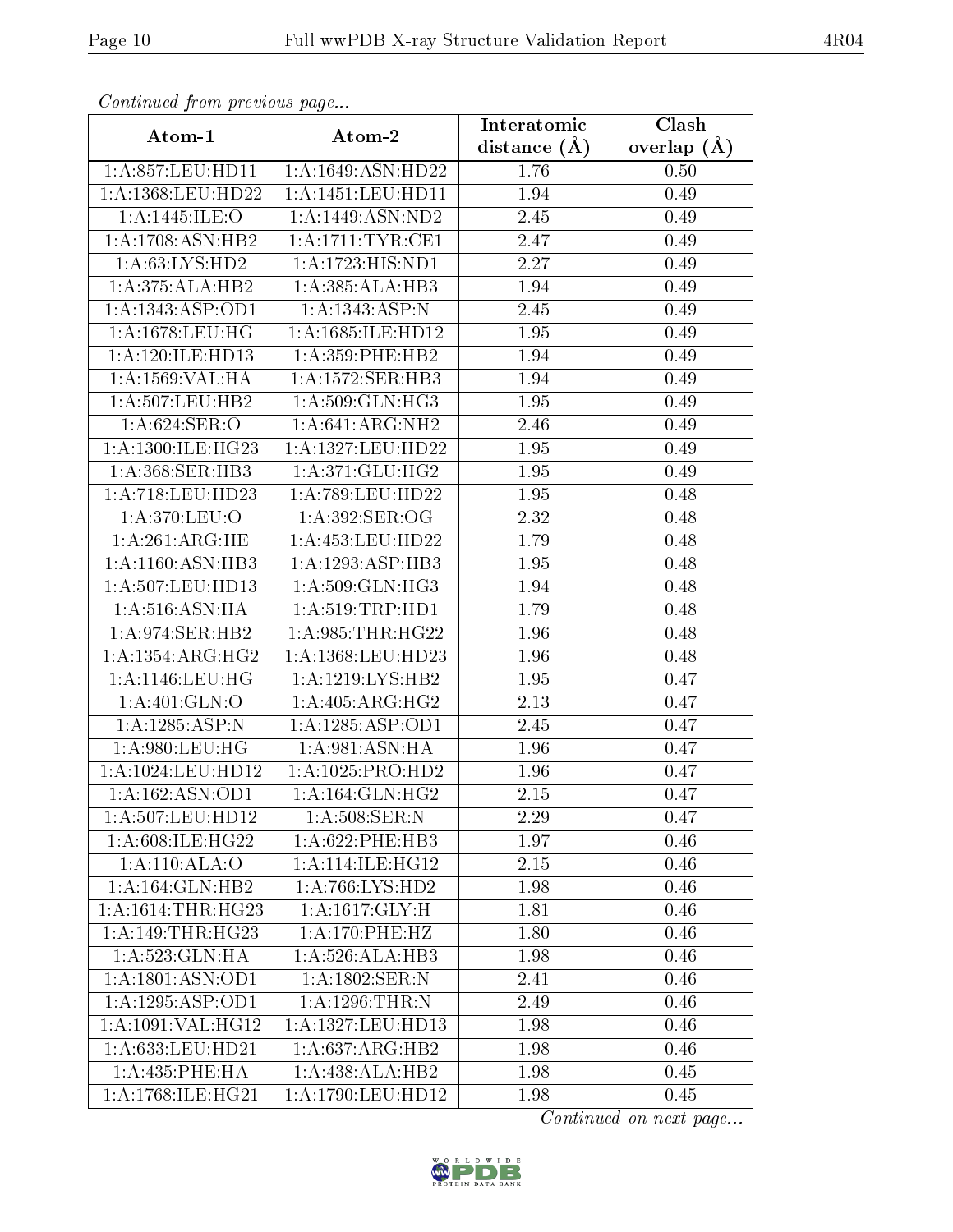| Atom-1               | Atom-2                                       | Interatomic       | Clash         |
|----------------------|----------------------------------------------|-------------------|---------------|
|                      |                                              | distance $(A)$    | overlap $(A)$ |
| 1:A:1099:ALA:HA      | 1: A:1100: GLY: HA2                          | 1.56              | 0.45          |
| 1: A: 1729: ASN: HA  | 1:A:1781:ASP:HB2                             | 1.98              | 0.45          |
| 1: A:897:THR:HG22    | 1: A:916: GLU: HG2                           | 1.98              | 0.45          |
| 1: A: 1590: SER: HB2 | 1: A: 1593: LYS: HG3                         | 1.97              | 0.45          |
| 1:A:1038:LEU:HD22    | 1: A: 1521: ILE: HD13                        | 1.98              | 0.45          |
| 1: A: 1562: TYR: CD1 | 1: A: 1612: GLY: HA3                         | 2.51              | 0.45          |
| 1:A:656:GLY:HA3      | $1: A:702: \overline{\text{MET}:\text{HE3}}$ | 1.99              | 0.45          |
| 1:A:1530:VAL:HB      | 1: A: 1536: LYS: HB3                         | 1.99              | 0.45          |
| 1:A:1385:ILE:HD13    | 1:A:1405:LEU:HD21                            | 1.99              | 0.45          |
| 1:A:40:ASN:HB3       | 1:A:41:ASN:H                                 | 1.59              | 0.45          |
| 1:A:1173:ALA:HB2     | 1: A: 1202: LEU: HG                          | 1.99              | 0.45          |
| 1: A: 1573: ASP: HB2 | 1: A: 1575: HIS: ND1                         | 2.32              | 0.45          |
| 1: A:693: VAL:HGI1   | 1: A: 725: ILE: HD13                         | 1.98              | 0.45          |
| 1:A:1057:LEU:HD21    | 1: A: 1399: LYS: O                           | 2.17              | 0.44          |
| 1:A:216:ASP:OD2      | 1: A:218:THR:OG1                             | 2.35              | 0.44          |
| 1: A:276:LEU:HG      | 1:A:281:GLY:HA2                              | 1.99              | 0.44          |
| 1: A:1106: PRO:HG3   | 1:A:1115:LEU:HD13                            | 1.99              | 0.44          |
| 1:A:1270:ALA:C       | 1:A:1272:PHE:H                               | 2.20              | 0.44          |
| 1: A: 1669: THR: HA  | 1: A: 1695: TYR: O                           | $\overline{2.17}$ | 0.44          |
| 1: A: 323: LYS: HB3  | 1: A:325: TYR: CE1                           | 2.53              | 0.44          |
| 1: A:151: GLU:OE2    | $1:A:181:ARG:\overline{\text{NH2}}$          | 2.50              | 0.44          |
| 1:A:1655:VAL:HB      | 1:A:1690:ILE:HA                              | 1.99              | 0.44          |
| 1: A:1737: TYR: CE1  | 1:A:1750:ARG:HB2                             | 2.52              | 0.44          |
| 1:A:372:ILE:HG22     | 1:A:394:LEU:HB3                              | 1.99              | 0.44          |
| 1: A:1189: PHE:HB3   | 1: A:1190: PHE:H                             | 1.65              | 0.44          |
| 1:A:1535:ASP:O       | 1:A:1558:ASN:ND2                             | 2.38              | 0.44          |
| 1: A:1151: ASP: HA   | 1:A:1227:ALA:HB2                             | 1.99              | 0.44          |
| 1:A:192:GLN:HA       | 1: A: 195: LYS: HE3                          | 1.98              | 0.44          |
| 1:A:74:LEU:O         | 1: A:78: ILE: HG13                           | 2.17              | 0.44          |
| 1: A:624: SER:OG     | 1: A:626: ASP:O                              | 2.19              | 0.44          |
| 1: A: 1386: GLY: HA2 | 1: A: 1387: ASN: HA                          | 1.64              | 0.43          |
| 1: A: 1773: GLN: O   | 1:A:1777:LYS:HG3                             | 2.18              | 0.43          |
| 1: A:622: PHE:CE1    | 1:A:639:PRO:HG3                              | 2.53              | 0.43          |
| 1:A:1396:ILE:HD12    | 1:A:1398:ASN:HB2                             | 2.00              | 0.43          |
| 1:A:324:LYS:C        | 1:A:326:ILE:H                                | 2.22              | 0.43          |
| 1: A: 323: LYS: HB3  | 1: A:325: TYR: HE1                           | 1.84              | 0.43          |
| 1:A:556:LEU:HD23     | 1:A:561:LEU:HD13                             | 2.00              | 0.43          |
| 1:A:423:PHE:HZ       | $1: A:454: \overline{GLN:HG2}$               | 1.83              | 0.43          |
| 1: A:86: LYS:NZ      | 1:A:499:GLU:HB3                              | 2.34              | 0.43          |
| 1:A:1068:VAL:HG22    | 1:A:1518:LYS:HD3                             | 2.01              | 0.43          |
| 1:A:1228:PRO:HG2     | 1:A:1283:TYR:CD1                             | 2.54              | 0.43          |

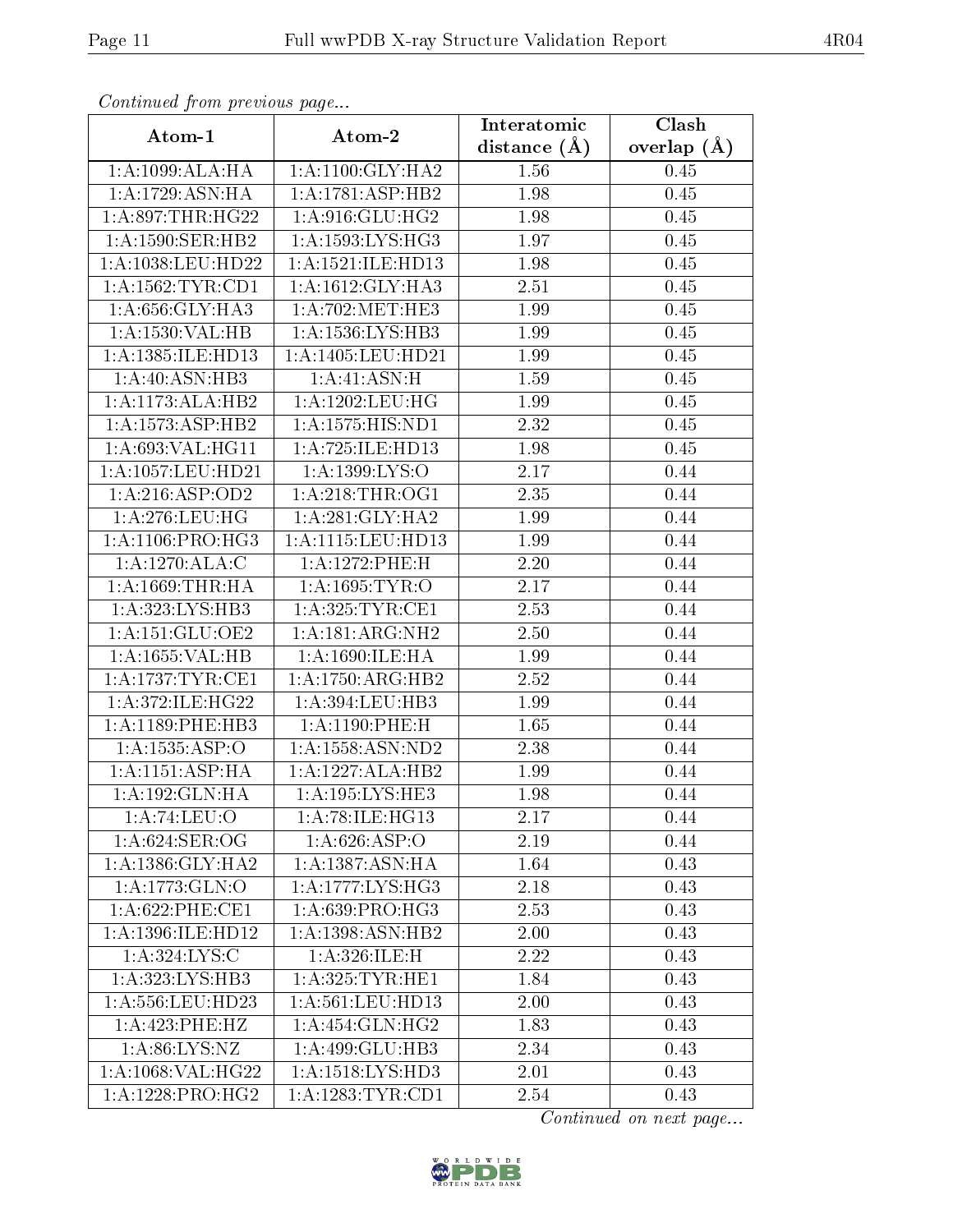| Atom-1               | Atom-2                | Interatomic       | Clash         |
|----------------------|-----------------------|-------------------|---------------|
|                      |                       | distance $(A)$    | overlap $(A)$ |
| 1: A:59: MET:O       | 1: A:63: LYS: HD3     | 2.19              | 0.43          |
| 1: A: 1100: GLY: H   | 1: A: 1105: ILE: HG12 | 1.84              | 0.43          |
| 1:A:1133:LYS:HZ1     | 1:A:1210:ILE:HG23     | 1.83              | 0.43          |
| 1:A:1701:ILE:HB      | 1: A: 1730: LEU: HD23 | 2.00              | 0.43          |
| 1: A: 1094: PHE: HE2 | 1:A:1096:LEU:HD11     | 1.84              | 0.43          |
| 1:A:1195:ILE:HD12    | 1: A:1195: ILE: HA    | 1.92              | 0.43          |
| 1: A:465: ILE: HA    | 1:A:469:GLY:HA3       | 2.00              | 0.43          |
| 1: A: 101:TRP: CD1   | 1: A:106: VAL:HG22    | 2.54              | 0.42          |
| 1: A:662:THR:HG22    | 1:A:664:GLU:H         | 1.84              | 0.42          |
| 1:A:961:LEU:HD11     | 1: A: 1632: TYR: CE2  | 2.54              | $0.42\,$      |
| 1:A:1322:GLY:O       | 1:A:1343:ASP:HB2      | 2.19              | 0.42          |
| 1: A: 1396: ILE: O   | 1:A:1398:ASN:N        | 2.48              | $0.42\,$      |
| 1: A:1402:TYR:CD1    | 1:A:1420:ASN:HB2      | 2.54              | 0.42          |
| 1: A:272:ARG:NE      | 1: A:283:TYR:OH       | 2.52              | 0.42          |
| 1:A:1260:TYR:HB3     | 1:A:1263:LYS:HB2      | 1.99              | 0.42          |
| 1:A:491:THR:N        | 1:A:1772:THR:OG1      | 2.44              | 0.42          |
| 1: A: 562: LEU: HB2  | 1: A:630: ILE: HD11   | 2.02              | 0.42          |
| 1: A:713: TYR: HA    | 1:A:714:PRO:HA        | 1.87              | 0.42          |
| 1:A:806:ILE:HG23     | 1:A:823:LEU:HB3       | 2.02              | 0.42          |
| 1:A:795:ASN:OD1      | 1:A:797:PRO:HD2       | 2.19              | 0.42          |
| 1: A: 1308: GLU:O    | 1: A: 1312: LYS: HG2  | 2.19              | 0.42          |
| 1:A:1196:SER:N       | 1: A:1197: SER: HA    | 2.35              | 0.42          |
| 1:A:1585:PHE:O       | 1:A:1589:ILE:HG12     | 2.20              | 0.42          |
| 1:A:1693:ASP:O       | 1:A:1696:THR:OG1      | 2.36              | 0.42          |
| 1: A:605: LYS: HG2   | 1: A:623:LEU:HD23     | 2.02              | 0.42          |
| 1:A:673:LEU:HD23     | 1: A: 717: LEU: HD11  | 2.02              | 0.42          |
| 1: A:957: GLN: HG2   | 1:A:958:VAL:HG23      | 2.02              | $0.42\,$      |
| 1: A: 1651: ARG: HB3 | 1:A:1684:TYR:O        | 2.19              | 0.42          |
| 1: A: 507: LEU: HD22 | 1:A:509:GLN:OE1       | 2.20              | 0.42          |
| 1:A:1749:VAL:HG22    | 1:A:1762:LYS:HG3      | 2.01              | 0.41          |
| 1: A:20: GLU:HG3     | $1: A:58:$ PHE:CE1    | 2.53              | 0.41          |
| 1: A: 598: ASN:O     | 1: A:601:SER:OG       | 2.27              | 0.41          |
| 1: A:96: ASN:O       | 1:A:282:VAL:HB        | $\overline{2.19}$ | 0.41          |
| 1:A:1152:LEU:HD12    | 1: A: 1205: TYR: CZ   | 2.55              | 0.41          |
| 1:A:1396:ILE:O       | 1:A:1396:ILE:HG13     | 2.20              | 0.41          |
| 1:A:410:ASN:HB3      | 1: A:414: ASN:ND2     | 2.35              | 0.41          |
| 1:A:581:HIS:HB3      | 1:A:607:SER:HB3       | 2.00              | 0.41          |
| 1:A:1487:LYS:HB3     | 1:A:1492:ILE:HD12     | 2.02              | 0.41          |
| 1:A:1062:LEU:O       | 1:A:1066:VAL:HG22     | 2.20              | 0.41          |
| 1: A:126: ILE: HG13  | 1: A:235: HIS: CG     | 2.55              | 0.41          |
| 1: A: 33: TYR: CZ    | 1: A:48: LEU:HD23     | 2.56              | 0.41          |

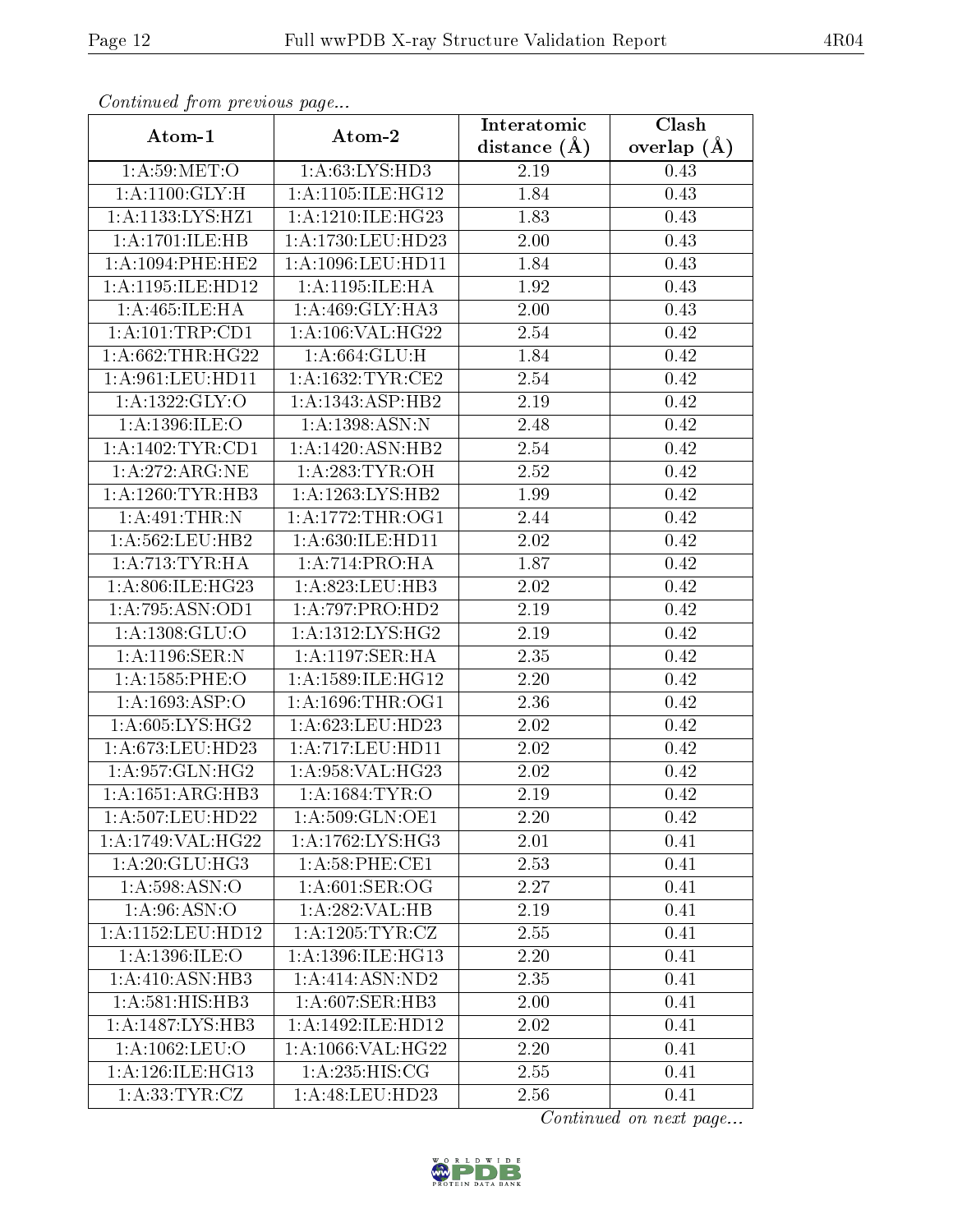| Atom-1               | Atom-2              | Interatomic      | Clash         |
|----------------------|---------------------|------------------|---------------|
|                      |                     | distance $(\AA)$ | overlap $(A)$ |
| 1: A:856: ASP:O      | 1: A:860: GLU:HG2   | 2.21             | 0.41          |
| 1:A:1735:PHE:CD1     | 1:A:1736:GLU:HG3    | 2.55             | 0.41          |
| $1: A:665:$ PHE:O    | 1: A:668:LEU:HB2    | 2.20             | 0.41          |
| 1:A:1277:THR:HG23    | 1:A:1278:THR:H      | 1.86             | 0.41          |
| 1:A:1501:LEU:HD21    | 1:A:1504:ASN:HB2    | 2.03             | 0.41          |
| 1:A:156:LEU:O        | 1:A:160:ILE:HG13    | 2.21             | 0.41          |
| 1:A:1705:TYR:CE2     | 1:A:1707:SER:HB2    | 2.56             | 0.41          |
| 1:A:174:ARG:O        | 1:A:178:ILE:HG13    | 2.21             | 0.41          |
| 1: A: 195: LYS: HA   | 1: A:196: PRO:HD3   | 1.89             | 0.41          |
| 1:A:333:ASN:HD22     | 1:A:333:ASN:N       | 2.17             | 0.41          |
| 1: A: 1578: THR: CG2 | 1:A:1579:SER:HA     | 2.49             | 0.41          |
| 1:A:1413:ILE:HD12    | 1:A:1444:THR:HG21   | 2.03             | 0.41          |
| 1: A:806: ILE: HD12  | 1: A:823:LEU:HD22   | $2.02\,$         | 0.41          |
| 1:A:1142:ASP:O       | 1:A:1144:LYS:HG3    | 2.22             | 0.41          |
| 1:A:1373:LEU:HB3     | 1:A:1376:ILE:HD11   | 2.03             | 0.41          |
| 1: A: 1574: GLY: N   | 1: A: 1575: HIS: HA | 2.36             | 0.41          |
| 1:A:542:LEU:HB3      | 1: A:546: ASN:OD1   | 2.21             | 0.41          |
| 1: A:685:LYS:HE2     | 1: A:728:THR:HG23   | 2.02             | 0.41          |
| 1:A:1195:ILE:HG13    | 1:A:1198:HIS:H      | 1.86             | 0.40          |
| 1:A:309:ASP:OD1      | 1:A:310:ARG:N       | 2.55             | 0.40          |
| 1:A:394:LEU:HD11     | 1:A:480:PHE:CG      | 2.56             | 0.40          |
| 1:A:1293:ASP:OD1     | 1:A:1293:ASP:N      | 2.55             | 0.40          |
| 1:A:274:LEU:HD23     | 1: A:274:LEU:HA     | 1.90             | 0.40          |
| 1:A:1342:ASP:HB2     | 1:A:1396:ILE:HD11   | 2.03             | 0.40          |
| 1:A:1567:ASP:OD1     | 1: A: 1679: TYR: OH | 2.29             | 0.40          |
| 1:A:20:GLU:H         | 1: A:20: GLU:HG2    | 1.75             | 0.40          |
| 1:A:970:LEU:HD23     | 1: A:970:LEU:HA     | 1.94             | 0.40          |
| 1:A:1147:VAL:HA      | 1:A:1148:PRO:HD3    | 1.95             | 0.40          |
| 1: A:268: SER:O      | 1:A:272:ARG:HG3     | 2.20             | 0.40          |

There are no symmetry-related clashes.

### 5.3 Torsion angles (i)

#### 5.3.1 Protein backbone (i)

In the following table, the Percentiles column shows the percent Ramachandran outliers of the chain as a percentile score with respect to all X-ray entries followed by that with respect to entries of similar resolution.

The Analysed column shows the number of residues for which the backbone conformation was analysed, and the total number of residues.



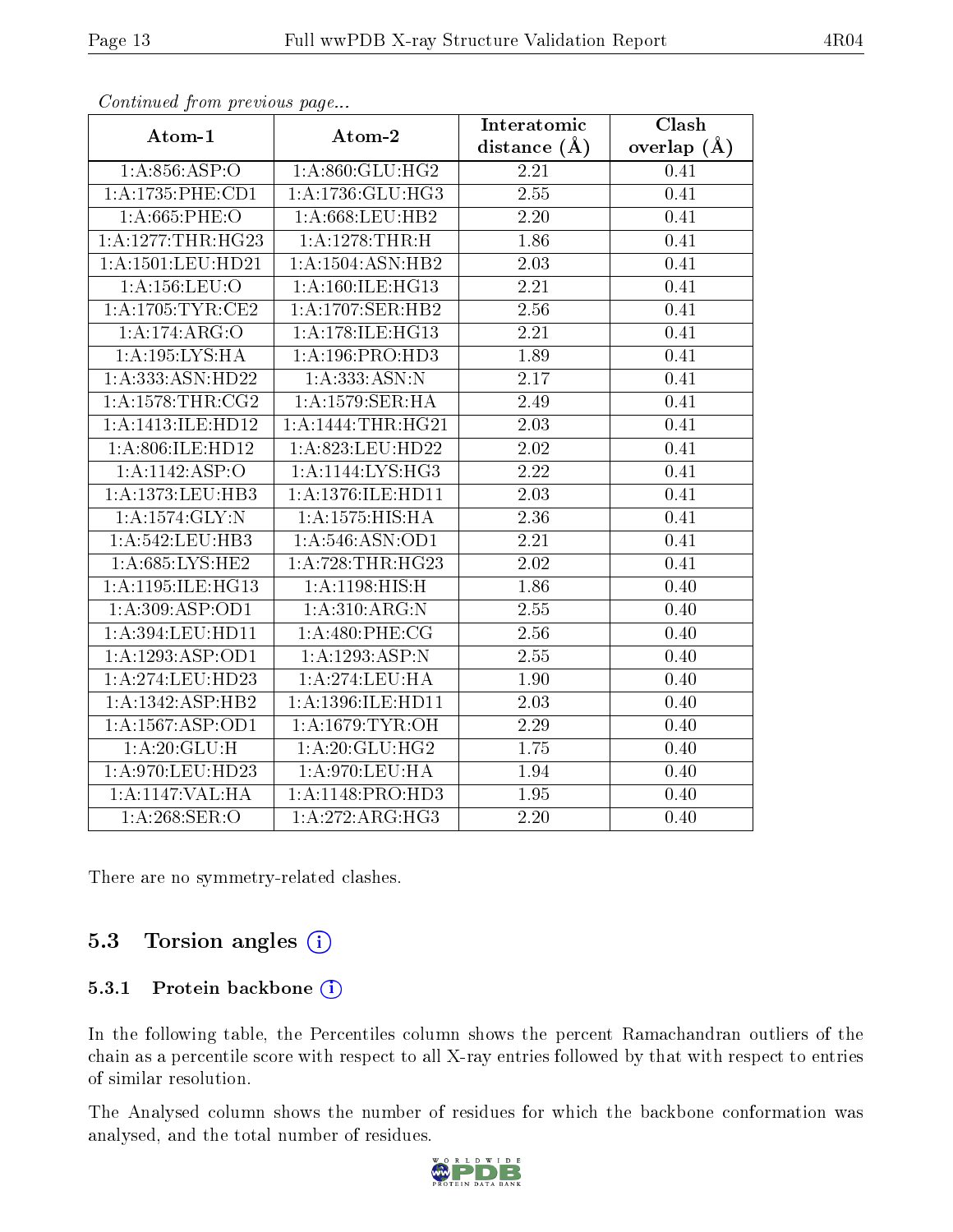| $\mid$ Mol $\mid$ Chain | Analysed                                                          |  | Favoured   Allowed   Outliers   Percentiles |
|-------------------------|-------------------------------------------------------------------|--|---------------------------------------------|
|                         | $\mid$ 1789/1838 (97%)   1656 (93%)   127 (7%)   6 (0%)   41   72 |  |                                             |

All (6) Ramachandran outliers are listed below:

| Mol | Chain | Res  | <b>Type</b>      |
|-----|-------|------|------------------|
|     |       | 420  | $\overline{ASP}$ |
|     |       | 549  | ASP              |
|     |       | 787  | <b>ASN</b>       |
|     |       | 338  | <b>ASP</b>       |
|     |       | 958  | VAL              |
|     |       | 1200 | PRO              |

#### 5.3.2 Protein sidechains (i)

In the following table, the Percentiles column shows the percent sidechain outliers of the chain as a percentile score with respect to all X-ray entries followed by that with respect to entries of similar resolution.

The Analysed column shows the number of residues for which the sidechain conformation was analysed, and the total number of residues.

| $\text{Mol} \mid \text{Chain}$ | Analysed                                 |  | Rotameric   Outliers   Percentiles |
|--------------------------------|------------------------------------------|--|------------------------------------|
|                                | $1652/1696$ (97%)   1648 (100%)   4 (0%) |  | 93 96                              |

All (4) residues with a non-rotameric sidechain are listed below:

| Mol | Chain | Res  | Type       |
|-----|-------|------|------------|
|     |       | 333  | <b>ASN</b> |
|     |       | 1109 | VAL        |
|     |       | 1277 | THR.       |
|     |       | 1578 | THR        |

Some sidechains can be flipped to improve hydrogen bonding and reduce clashes. All (1) such sidechains are listed below:

| Chain | $\perp$ Res | vpe |
|-------|-------------|-----|
|       |             |     |

#### $5.3.3$  RNA  $(i)$

There are no RNA molecules in this entry.

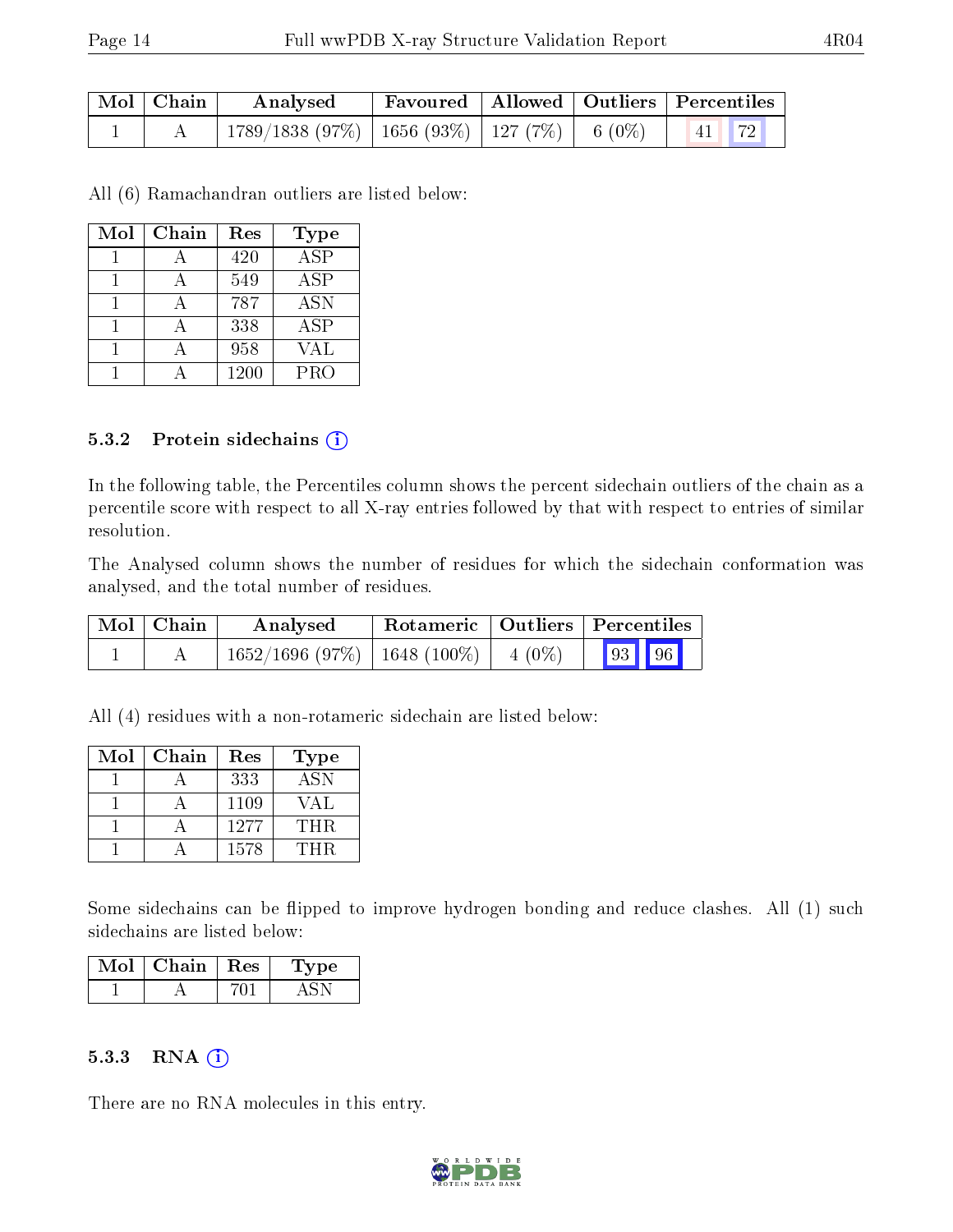#### 5.4 Non-standard residues in protein, DNA, RNA chains (i)

There are no non-standard protein/DNA/RNA residues in this entry.

#### 5.5 Carbohydrates  $(i)$

There are no carbohydrates in this entry.

#### 5.6 Ligand geometry (i)

Of 1 ligands modelled in this entry, 1 is monoatomic - leaving 0 for Mogul analysis.

There are no bond length outliers.

There are no bond angle outliers.

There are no chirality outliers.

There are no torsion outliers.

There are no ring outliers.

No monomer is involved in short contacts.

### 5.7 [O](https://www.wwpdb.org/validation/2017/XrayValidationReportHelp#nonstandard_residues_and_ligands)ther polymers  $(i)$

There are no such residues in this entry.

### 5.8 Polymer linkage issues  $(i)$

There are no chain breaks in this entry.

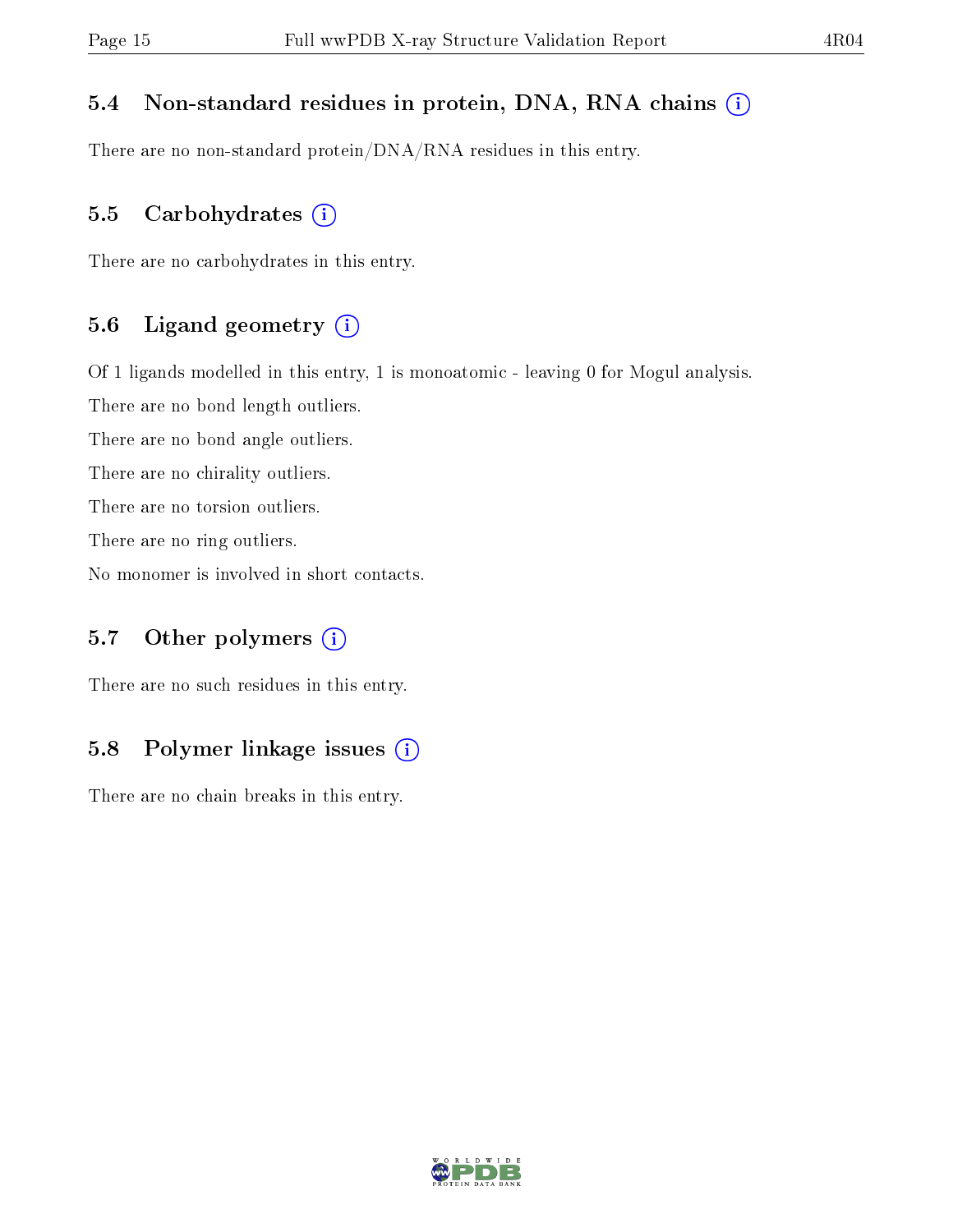## 6 Fit of model and data  $(i)$

### 6.1 Protein, DNA and RNA chains  $(i)$

In the following table, the column labelled  $#RSRZ> 2'$  contains the number (and percentage) of RSRZ outliers, followed by percent RSRZ outliers for the chain as percentile scores relative to all X-ray entries and entries of similar resolution. The OWAB column contains the minimum, median,  $95<sup>th</sup>$  percentile and maximum values of the occupancy-weighted average B-factor per residue. The column labelled ' $Q< 0.9$ ' lists the number of (and percentage) of residues with an average occupancy less than 0.9.

| $\mid$ Mol $\mid$ Chain | Analysed       | $<$ RSRZ $>$ | $\#\text{RSRZ}\text{>2}$ | $\rm{OWAB}(\AA^2)$ $\vert$ Q<0.9              |  |
|-------------------------|----------------|--------------|--------------------------|-----------------------------------------------|--|
|                         | 1793/1838(97%) | 0.26         |                          | $\mid$ 47 (2%) 56 52 $\mid$ 58, 115, 195, 286 |  |

All (47) RSRZ outliers are listed below:

| Mol            | Chain              | Res              | Type                    | <b>RSRZ</b>      |
|----------------|--------------------|------------------|-------------------------|------------------|
| $\overline{1}$ | $\overline{\rm A}$ | 349              | ĪLE                     | 4.6              |
| $\overline{1}$ | $\overline{\rm A}$ | $\overline{354}$ | $\overline{\text{GLU}}$ | 4.6              |
| $\overline{1}$ | $\overline{A}$     | 290              | $\overline{\text{PRO}}$ | $\overline{4.1}$ |
| $\overline{1}$ | $\overline{\rm A}$ | 337              | <b>LEU</b>              | 4.0              |
| $\overline{1}$ | $\overline{\rm A}$ | 322              | $\overline{TYR}$        | $\overline{3.6}$ |
| $\overline{1}$ | $\overline{\rm A}$ | 951              | $\overline{\text{GLN}}$ | 3.4              |
| $\overline{1}$ | $\overline{\rm A}$ | 359              | PHE                     | $3.2\,$          |
| $\overline{1}$ | $\overline{\rm A}$ | 345              | PHE                     | $\overline{3.1}$ |
| $\overline{1}$ | $\overline{\rm A}$ | $\overline{318}$ | $\overline{\rm ALA}$    | $\overline{3.0}$ |
| $\overline{1}$ | $\overline{\rm A}$ | $\overline{97}$  | <b>LEU</b>              | $\overline{2.9}$ |
| $\mathbf{1}$   | $\overline{\rm A}$ | 220              | $\overline{\text{LEU}}$ | 2.9              |
| $\overline{1}$ | $\overline{\rm A}$ | 652              | PHE                     | 2.9              |
| $\overline{1}$ | $\overline{\rm A}$ | 316              | <b>LEU</b>              | 2.9              |
| $\overline{1}$ | A                  | 334              | PHE                     | 2.8              |
| $\overline{1}$ | $\overline{\rm A}$ | 355              | $\overline{\text{LYS}}$ | 2.7              |
| $\overline{1}$ | $\overline{\rm A}$ | 320              | MET                     | $\overline{2.7}$ |
| $\overline{1}$ | $\overline{\rm A}$ | 1659             | <b>TYR</b>              | $\overline{2.6}$ |
| $\mathbf{1}$   | $\overline{\rm A}$ | 296              | LEU                     | 2.6              |
| $\mathbf{1}$   | $\overline{\rm A}$ | 1242             | LEU                     | 2.6              |
| $\overline{1}$ | $\overline{\rm A}$ | 688              | $\overline{\text{ILE}}$ | 2.5              |
| $\overline{1}$ | $\overline{\rm A}$ | 1275             | <b>ALA</b>              | $2.5\,$          |
| $\overline{1}$ | $\overline{A}$     | 1252             | <b>LEU</b>              | $\overline{2.5}$ |
| $\overline{1}$ | $\overline{\rm A}$ | 1234             | $\overline{\text{TRP}}$ | 2.4              |
| $\overline{1}$ | $\overline{\rm A}$ | 582              | <b>TYR</b>              | 2.4              |
| $\overline{1}$ | $\overline{\rm A}$ | 111              | <b>LEU</b>              | 2.3              |
| $\overline{1}$ | $\overline{\rm A}$ | 955              | <b>THR</b>              | 2.3              |
| $\overline{1}$ | $\overline{\rm A}$ | 1279             | $\overline{\text{LEU}}$ | 2.3              |

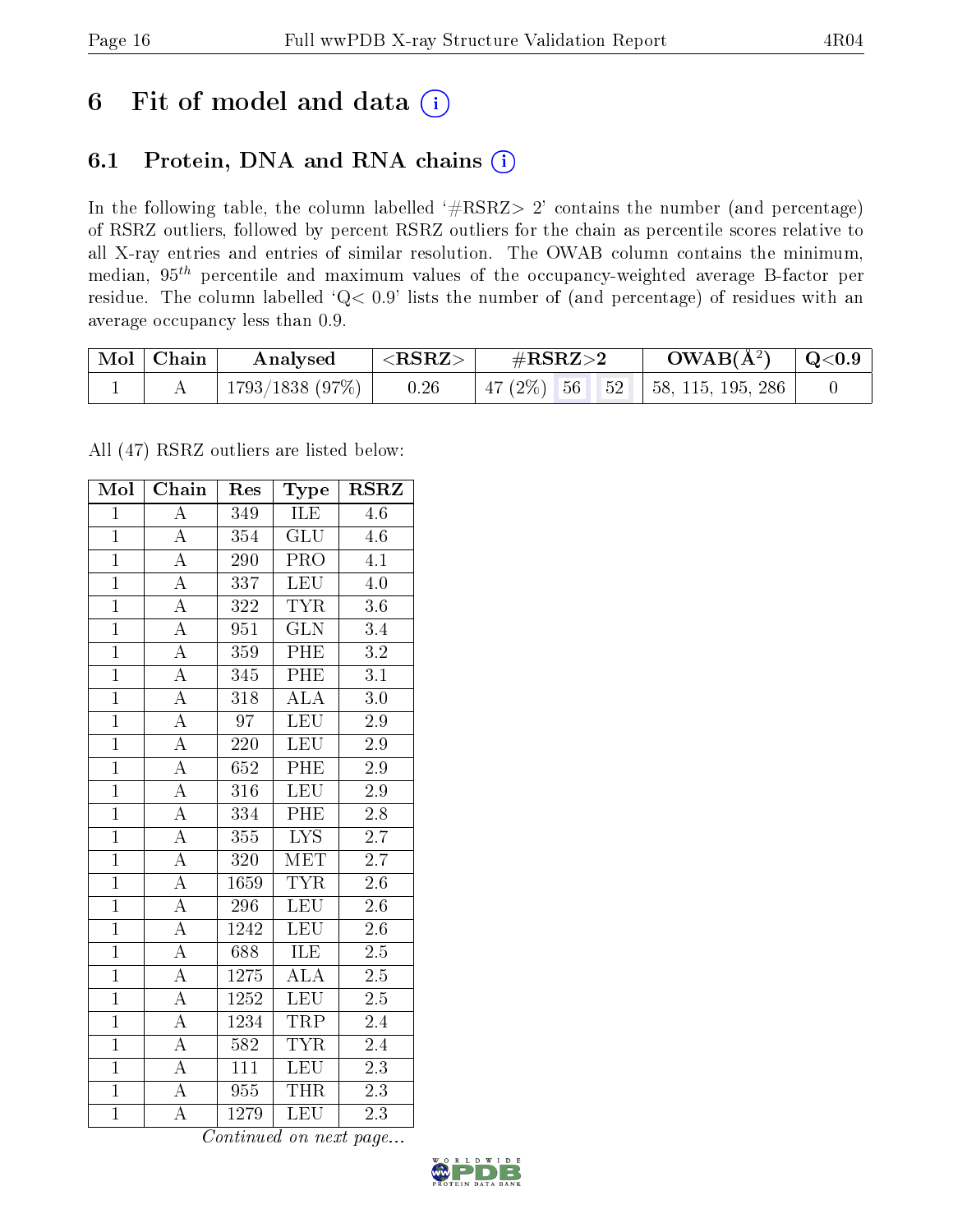| $\overline{\text{Mol}}$ | Chain              | Res  | Type                    | <b>RSRZ</b>      |  |
|-------------------------|--------------------|------|-------------------------|------------------|--|
| $\mathbf{1}$            | $\bf{A}$           | 1470 | <b>TYR</b>              | 2.3              |  |
| $\overline{1}$          | $\bf{A}$           | 30   | <b>LEU</b>              | 2.2              |  |
| $\mathbf{1}$            | $\overline{A}$     | 1207 | ALA                     | $2.2\,$          |  |
| $\overline{1}$          | $\bf{A}$           | 351  | SER                     | 2.2              |  |
| $\overline{1}$          | $\overline{\rm A}$ | 289  | $\overline{\text{LEU}}$ | $\overline{2.2}$ |  |
| $\mathbf{1}$            | $\overline{A}$     | 114  | ILE                     | 2.2              |  |
| $\mathbf{1}$            | $\bf{A}$           | 358  | ILE                     | 2.2              |  |
| $\mathbf{1}$            | $\overline{A}$     | 521  | PHE                     | 2.2              |  |
| $\overline{1}$          | $\overline{A}$     | 713  | TYR                     | 2.2              |  |
| $\mathbf{1}$            | $\overline{A}$     | 99   | PHE                     | 2.1              |  |
| $\mathbf{1}$            | $\boldsymbol{A}$   | 1317 | PHE                     | 2.1              |  |
| $\mathbf{1}$            | $\bf{A}$           | 1114 | ILE                     | 2.1              |  |
| $\overline{1}$          | $\overline{A}$     | 89   | <b>ASN</b>              | 2.1              |  |
| $\mathbf{1}$            | $\boldsymbol{A}$   | 677  | ILE                     | $2.\overline{1}$ |  |
| $\overline{1}$          | $\overline{A}$     | 1493 | <b>LEU</b>              | 2.1              |  |
| $\mathbf{1}$            | $\bf{A}$           | 1027 | ILE                     | 2.1              |  |
| $\overline{1}$          | $\overline{A}$     | 1268 | PHE                     | 2.1              |  |
| $\overline{1}$          | $\boldsymbol{A}$   | 1187 | <b>ASP</b>              | 2.1              |  |
| $\overline{1}$          | $\overline{A}$     | 1661 | PRO                     | $2.0\,$          |  |
| $\mathbf{1}$            | $\bf{A}$           | 719  | LEU                     | 2.0              |  |

### 6.2 Non-standard residues in protein, DNA, RNA chains (i)

There are no non-standard protein/DNA/RNA residues in this entry.

### 6.3 Carbohydrates (i)

There are no carbohydrates in this entry.

### 6.4 Ligands  $(i)$

In the following table, the Atoms column lists the number of modelled atoms in the group and the number defined in the chemical component dictionary. The B-factors column lists the minimum, median,  $95<sup>th</sup>$  percentile and maximum values of B factors of atoms in the group. The column labelled  $Q < 0.9$ ' lists the number of atoms with occupancy less than 0.9.

|  |      |      | $\mid$ Mol $\mid$ Type $\mid$ Chain $\mid$ Res $\mid$ Atoms $\mid$ RSCC $\mid$ RSR $\mid$ B-factors(A <sup>2</sup> ) $\mid$ Q<0.9 |  |
|--|------|------|-----------------------------------------------------------------------------------------------------------------------------------|--|
|  | 1901 | 0.96 | $\begin{array}{ c c c c c c } \hline 0.12 & 132.132.132.132 \hline \end{array}$                                                   |  |